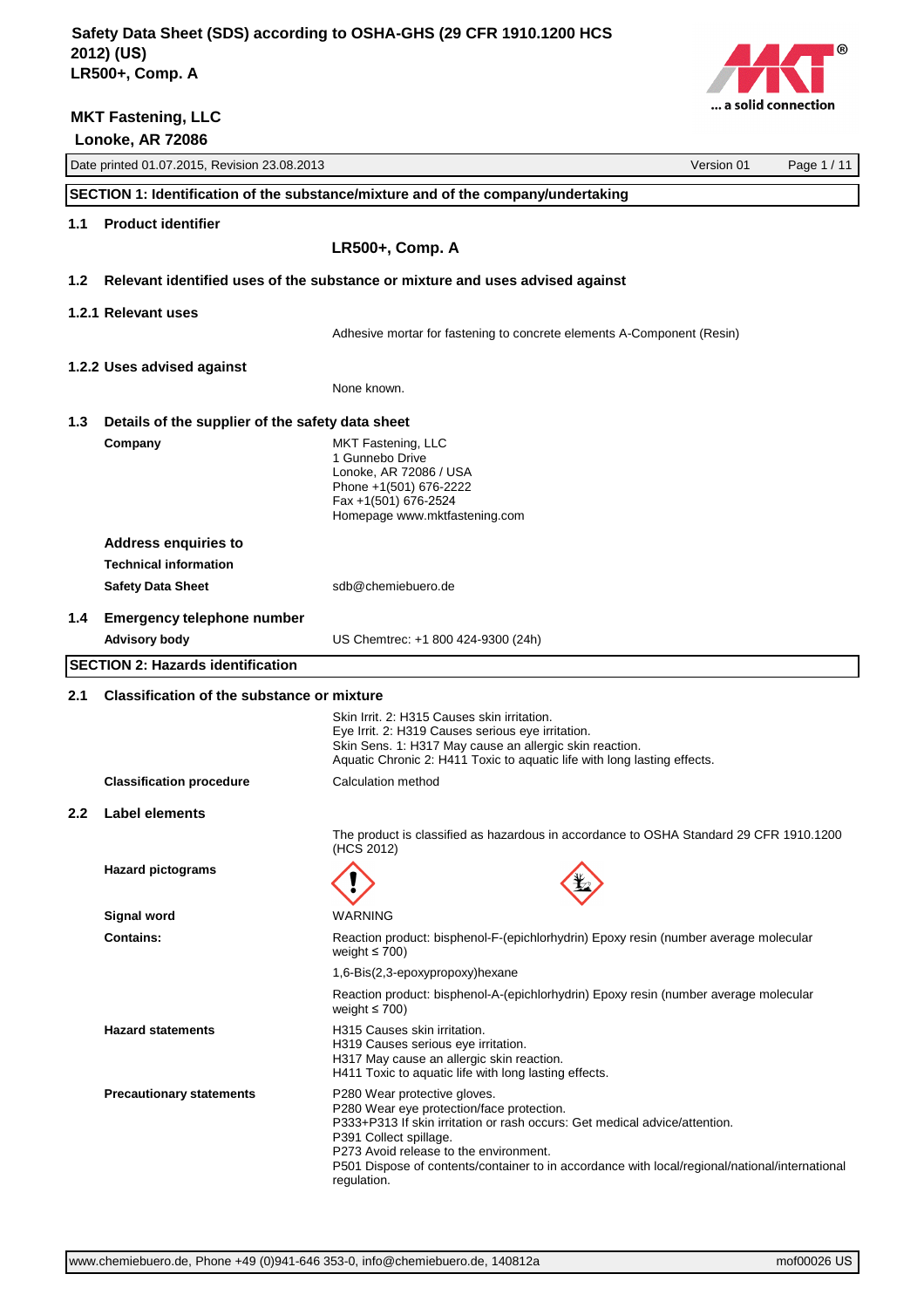

|     | Date printed 01.07.2015, Revision 23.08.2013 |                                                                         | Page 2/11 |  |  |
|-----|----------------------------------------------|-------------------------------------------------------------------------|-----------|--|--|
| 2.3 | <b>Other hazards</b>                         |                                                                         |           |  |  |
|     | Human health dangers                         | People who are allergic to epoxide should avoid the use of the product. |           |  |  |

Other hazards **Other hazards** Further hazards were not determined with the current level of knowledge.

# **SECTION 3: Composition / Information on ingredients**

# **Product-type:**

**The product is a mixture.**

| Range [%] Substance                                                                                             |
|-----------------------------------------------------------------------------------------------------------------|
| 30 - 40 Reaction product: bisphenol-F-(epichlorhydrin) Epoxy resin (number average molecular weight $\leq$ 700) |
| CAS: 9003-36-5                                                                                                  |
| GHS: Skin Irrit. 2: H315 - Skin Sens. 1: H317 - Aquatic Chronic 2: H411                                         |
| 2,5 - <20 Reaction product: bisphenol-A-(epichlorhydrin) Epoxy resin (number average molecular weight ≤ 700)    |
| CAS: 25068-38-6                                                                                                 |
| GHS: Skin Irrit. 2: H315 - Eye Irrit. 2: H319 - Skin Sens. 1: H317 - Aquatic Chronic 2: H411                    |
| 1 - < 20   1,6-Bis(2,3-epoxypropoxy) hexane                                                                     |
| CAS: 16096-31-4                                                                                                 |
| GHS: Skin Irrit. 2: H315 - Eye Irrit. 2: H319 - Skin Sens. 1: H317 - Aquatic Chronic 3: H412                    |
|                                                                                                                 |

**Comment on component parts** Substances of Very High Concern - SVHC: substances are not contained or are below 0,1%. For full text of H-statements: see SECTION 16.

## **SECTION 4: First aid measures**

| 4.1 | Description of first aid measures                           |                                                                                                                                                                                      |
|-----|-------------------------------------------------------------|--------------------------------------------------------------------------------------------------------------------------------------------------------------------------------------|
|     | <b>General information</b>                                  | Change soaked clothing immediately.                                                                                                                                                  |
|     | <b>Inhalation</b>                                           | Ensure supply of fresh air.<br>In the event of symptoms seek medical treatment.                                                                                                      |
|     | <b>Skin contact</b>                                         | In case of contact with skin wash off immediately with soap and water.<br>Consult a doctor if skin irritation persists.                                                              |
|     | Eye contact                                                 | Rinse cautiously with water for several minutes. Remove contact lenses, if present and easy<br>to do. Continue rinsing.<br>If eye irritation persists: Get medical advice/attention. |
|     | Ingestion                                                   | Supply with medical care.<br>Rinse out mouth and give plenty of water to drink.                                                                                                      |
| 4.2 | Most important symptoms and effects, both acute and delayed |                                                                                                                                                                                      |
|     |                                                             | Irritant effects                                                                                                                                                                     |
|     |                                                             | Allergic reactions                                                                                                                                                                   |
| 4.3 |                                                             | Indication of any immediate medical attention and special treatment needed                                                                                                           |

Treat symptomatically. Forward this sheet to the doctor.

## **SECTION 5: Fire-fighting measures**

# **5.1 Extinguishing media**

**Suitable extinguishing media** foam, dry powder, water spray jet, carbon dioxide **Extinguishing media that must not be used** Full water jet

## **5.2 Special hazards arising from the substance or mixture**

Risk of formation of toxic pyrolysis products. Carbon monoxide (CO) Chlorine compounds.

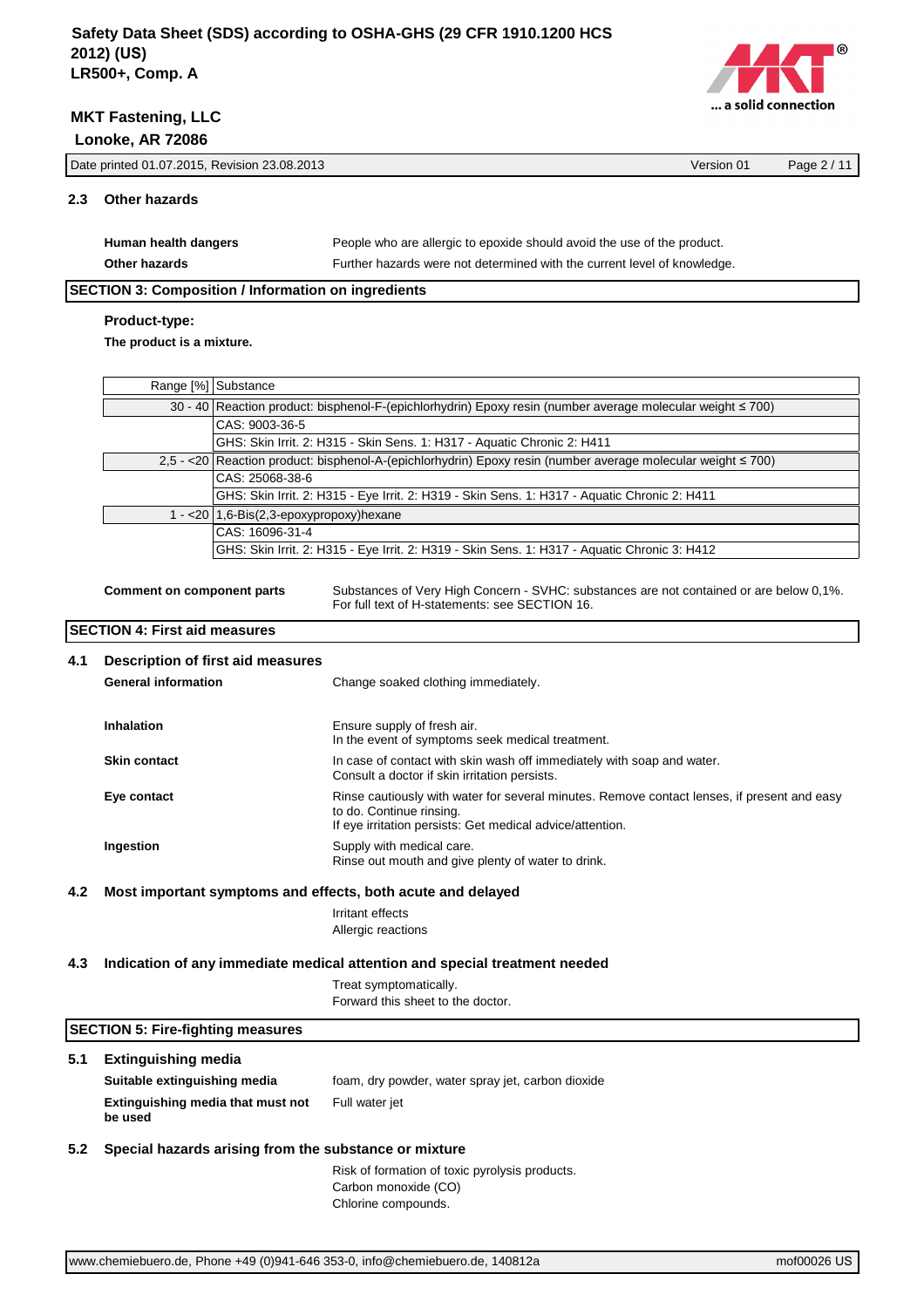

|                                         | Date printed 01.07.2015, Revision 23.08.2013                 |                                                                                                                                                                                                                     | Version 01 | Page 3 / 11 |
|-----------------------------------------|--------------------------------------------------------------|---------------------------------------------------------------------------------------------------------------------------------------------------------------------------------------------------------------------|------------|-------------|
| 5.3                                     | <b>Advice for firefighters</b>                               |                                                                                                                                                                                                                     |            |             |
|                                         |                                                              | Do not inhale explosion and/or combustion gases.<br>Use self-contained breathing apparatus.                                                                                                                         |            |             |
|                                         |                                                              | Fire residues and contaminated firefighting water must be disposed of in accordance within<br>the local regulations.<br>Collect contaminated firefighting water separately, must not be discharged into the drains. |            |             |
|                                         | <b>SECTION 6: Accidental release measures</b>                |                                                                                                                                                                                                                     |            |             |
| 6.1                                     |                                                              | Personal precautions, protective equipment and emergency procedures                                                                                                                                                 |            |             |
|                                         |                                                              | Ensure adequate ventilation.<br>Use personal protective equipment.<br>High risk of slipping due to leakage/spillage of product.                                                                                     |            |             |
| 6.2<br><b>Environmental precautions</b> |                                                              |                                                                                                                                                                                                                     |            |             |
|                                         |                                                              | Do not discharge into the drains/surface waters/groundwater.<br>In case the product spills into drains/surface waters/groundwater, immediately inform the<br>authorities.                                           |            |             |
| 6.3                                     | Methods and material for containment and cleaning up         |                                                                                                                                                                                                                     |            |             |
|                                         |                                                              | Take up mechanically.<br>Take up residues with absorbent material (e.g. sand, sawdust, general purpose binder,<br>diatomaceous earth).<br>Dispose of absorbed material in accordance within the regulations.        |            |             |
| 6.4                                     | Reference to other sections                                  |                                                                                                                                                                                                                     |            |             |
|                                         |                                                              | See SECTION 8+13                                                                                                                                                                                                    |            |             |
|                                         | <b>SECTION 7: Handling and storage</b>                       |                                                                                                                                                                                                                     |            |             |
| 7.1                                     | <b>Precautions for safe handling</b>                         |                                                                                                                                                                                                                     |            |             |
|                                         |                                                              | Use only in well-ventilated areas.                                                                                                                                                                                  |            |             |
|                                         |                                                              | Keep away from all sources of ignition - Refrain from smoking.                                                                                                                                                      |            |             |
|                                         |                                                              | Wash hands before breaks and after work.<br>Use barrier skin cream.<br>Take off contaminated clothing and wash before reuse.<br>Do not eat, drink or smoke when using this product.                                 |            |             |
| 7.2                                     | Conditions for safe storage, including any incompatibilities |                                                                                                                                                                                                                     |            |             |
|                                         |                                                              | Keep only in original container.<br>Prevent penetration into the ground.                                                                                                                                            |            |             |
|                                         |                                                              | Do not store together with food and animal food/diet.                                                                                                                                                               |            |             |
|                                         |                                                              | Keep container in a well-ventilated place.<br>Keep container tightly closed.<br>Keep in a cool place. Store in a dry place.<br>Protect from atmospheric moisture and water.                                         |            |             |
| 7.3                                     | Specific end use(s)                                          |                                                                                                                                                                                                                     |            |             |
|                                         |                                                              | See product use, SECTION 1.2                                                                                                                                                                                        |            |             |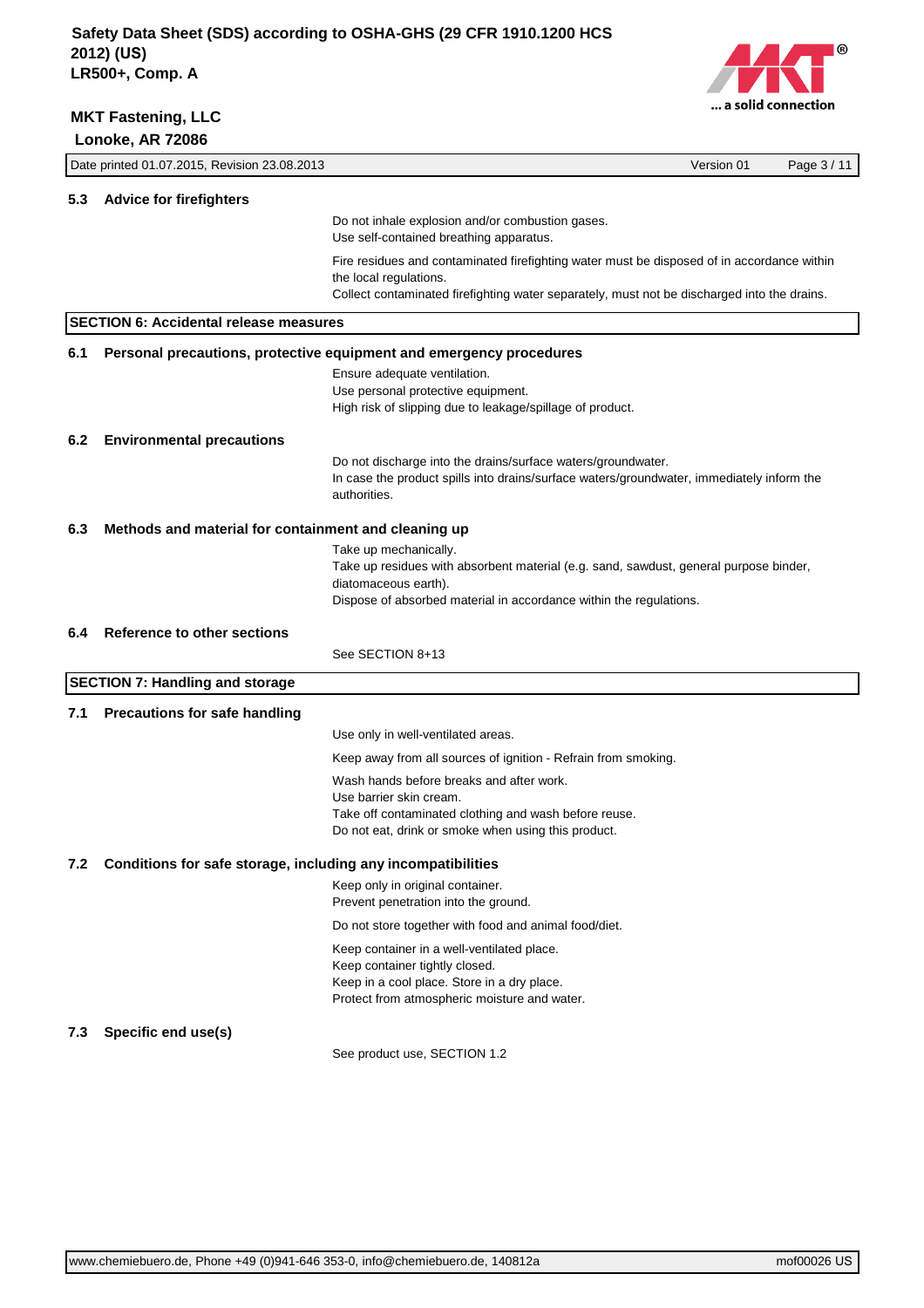**MKT Fastening, LLC**

 **Lonoke, AR 72086**

Date printed 01.07.2015, Revision 23.08.2013 Version 01 Page 4 / 11

# **SECTION 8: Exposure controls/personal protection**

## **8.1 Control parameters**

**Ingredients with occupational exposure limits to be monitored (US)**

not applicable

## **DNEL**

|             | Range [%] Substance                                                                                                                     |  |  |
|-------------|-----------------------------------------------------------------------------------------------------------------------------------------|--|--|
|             | 2,5 - <20 Reaction product: bisphenol-A-(epichlorhydrin) Epoxy resin (number average molecular weight ≤ 700), CAS: 25068-<br>$38-6$     |  |  |
|             | Industrial, dermal, Long-term - systemic effects: 8,3 mg/kg bw/d.                                                                       |  |  |
|             | Industrial, inhalative, Acute - systemic effects: 12,3 mg/m <sup>3</sup> .                                                              |  |  |
|             | Industrial, inhalative, Long-term - systemic effects: 12,3 mg/m <sup>3</sup> .                                                          |  |  |
|             | Industrial, dermal, Acute - systemic effects: 8,3 mg/kg bw/d.                                                                           |  |  |
|             | general population, inhalative, Acute - systemic effects: 0,75 mg/m <sup>3</sup> .                                                      |  |  |
|             | general population, inhalative, Long-term - systemic effects: 0,75 mg/m <sup>3</sup> .                                                  |  |  |
|             | general population, dermal, Acute - systemic effects: 3,6 mg/kg bw/d.                                                                   |  |  |
|             | general population, dermal, Long-term - systemic effects: 3,6 mg/kg bw/d.                                                               |  |  |
|             | general population, oral, Acute - systemic effects: 0,75 mg/kg bw/d.                                                                    |  |  |
|             | general population, oral, Long-term - systemic effects: 0,75 mg/kg bw/d.                                                                |  |  |
|             | 30 - 40 Reaction product: bisphenol-F-(epichlorhydrin) Epoxy resin (number average molecular weight ≤ 700), CAS: 9003-<br>$36 - 5$      |  |  |
|             | Industrial, inhalative, Long-term - systemic effects: 29,39 mg/m <sup>3</sup> .                                                         |  |  |
|             | Industrial, dermal, Acute - local effects: 0,0083 mg/cm <sup>2</sup> .                                                                  |  |  |
|             | Industrial, dermal, Long-term - systemic effects: 104,15 mg/kg bw/d.                                                                    |  |  |
|             | general population, inhalative, Long-term - systemic effects: 8,7 mg/m <sup>3</sup> .                                                   |  |  |
|             | general population, dermal, Long-term - systemic effects: 62,5 mg/kg bw/d.                                                              |  |  |
|             | 1 - < 20   1,6-Bis(2,3-epoxypropoxy) hexane, CAS: 16096-31-4                                                                            |  |  |
|             | worker, inhalative, Long-term - systemic effects: 4,9 mg/m <sup>3</sup> .                                                               |  |  |
|             | worker, dermal, Long-term - local effects: 22,6 µg/cm <sup>2</sup> .                                                                    |  |  |
|             | worker, dermal, Long-term - systemic effects: 2,8 mg/kg bw/d.                                                                           |  |  |
|             | worker, inhalative, Long-term - local effects: 0,44 mg/m <sup>3</sup> .                                                                 |  |  |
|             | general population, inhalative, Long-term - local effects: 0,27 mg/m <sup>3</sup> .                                                     |  |  |
|             | general population, dermal, Acute - systemic effects: 1,7 mg/kg bw/d.                                                                   |  |  |
|             | general population, inhalative, Acute - systemic effects: 2,9 mg/m <sup>3</sup> .                                                       |  |  |
|             | general population, oral, Acute - systemic effects: 0,83 mg/kg bw/d.                                                                    |  |  |
|             | general population, dermal, Acute - local effects: 13,6 µg/cm <sup>2</sup> .                                                            |  |  |
|             | general population, dermal, Long-term - systemic effects: 1,7 mg/kg bw/d.                                                               |  |  |
|             | general population, inhalative, Long-term - systemic effects: 2,9 mg/m <sup>3</sup> .                                                   |  |  |
|             | general population, oral, Long-term - systemic effects: 0,83 mg/kg bw/d.                                                                |  |  |
|             | general population, dermal, Long-term - local effects: 13,6 μg/cm <sup>2</sup> .                                                        |  |  |
| <b>PNEC</b> |                                                                                                                                         |  |  |
|             | Range [%] Substance                                                                                                                     |  |  |
|             | 2,5 - <20   Reaction product: bisphenol-A-(epichlorhydrin) Epoxy resin (number average molecular weight ≤ 700), CAS: 25068-<br>$38 - 6$ |  |  |

sediment (seaater), 0,05 mg/kg dw. sediment (freshwater), 0,5 mg/kg dw.

sewage treatment plants (STP), 10 mg/l.

seawater, 0,0003 mg/l.

freshwater, 0,003 mg/l.

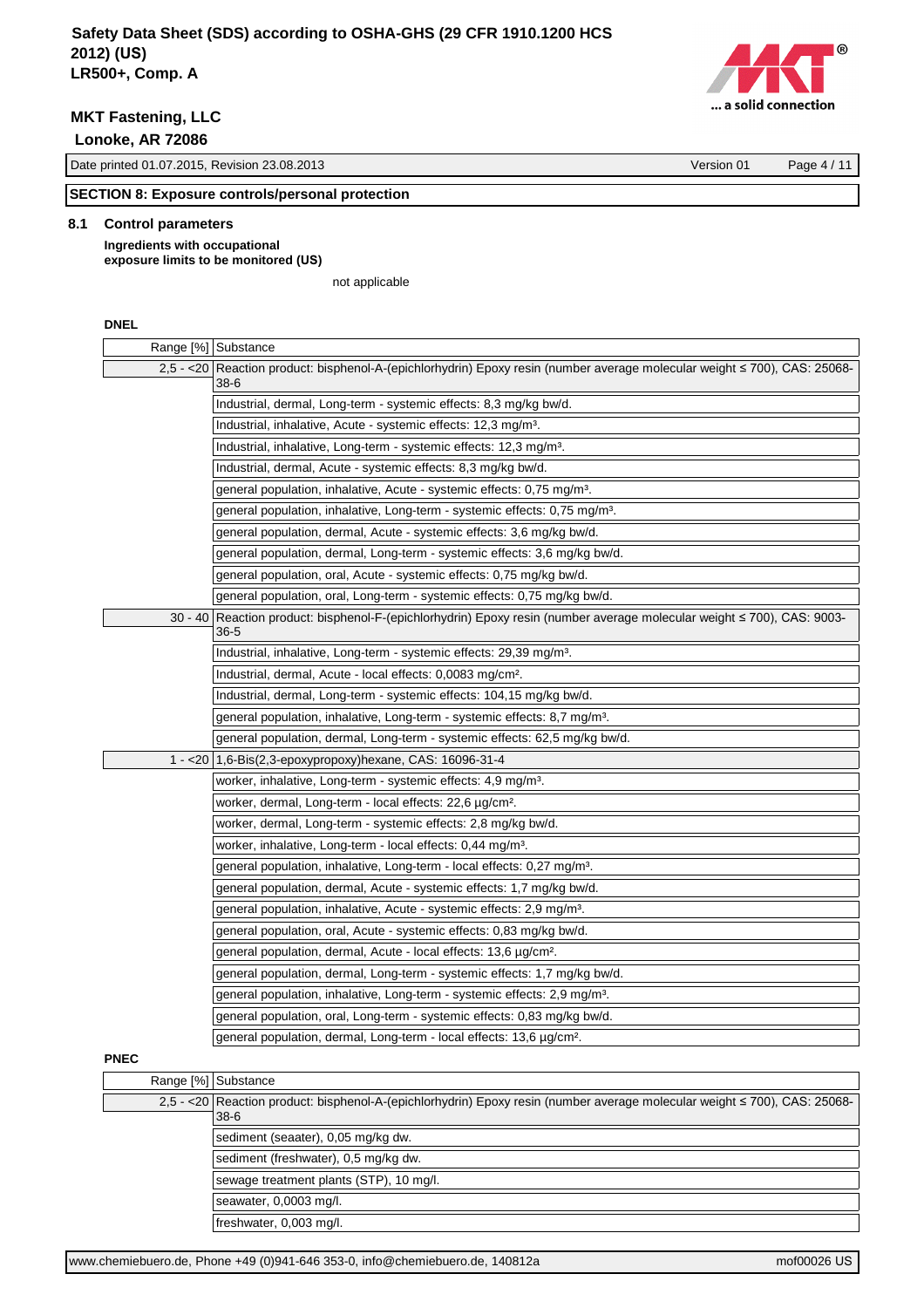

|     |                                    | Date printed 01.07.2015, Revision 23.08.2013                                                                                       |                                                                                                                                                | Version 01 | Page 5 / 11 |
|-----|------------------------------------|------------------------------------------------------------------------------------------------------------------------------------|------------------------------------------------------------------------------------------------------------------------------------------------|------------|-------------|
|     |                                    | 30 - 40 Reaction product: bisphenol-F-(epichlorhydrin) Epoxy resin (number average molecular weight ≤ 700), CAS: 9003-<br>$36 - 5$ |                                                                                                                                                |            |             |
|     |                                    | soil, 0,237 mg/kg dw.                                                                                                              |                                                                                                                                                |            |             |
|     |                                    | sediment (seaater), 0,0294 mg/kg dw.                                                                                               |                                                                                                                                                |            |             |
|     |                                    | sediment (freshwater), 0,294 mg/kg dw.                                                                                             |                                                                                                                                                |            |             |
|     |                                    |                                                                                                                                    | sewage treatment plants (STP), 10 mg/l.                                                                                                        |            |             |
|     | seawater, 0,0003 mg/l.             |                                                                                                                                    |                                                                                                                                                |            |             |
|     | freshwater, 0,003 mg/l.            |                                                                                                                                    |                                                                                                                                                |            |             |
|     |                                    | 1 - < 20   1,6-Bis(2,3-epoxypropoxy) hexane, CAS: 16096-31-4                                                                       |                                                                                                                                                |            |             |
|     |                                    | sediment (freshwater), 0,283 mg/kg dw.                                                                                             |                                                                                                                                                |            |             |
|     |                                    | sediment (seaater), 0,283 mg/kg dw.                                                                                                |                                                                                                                                                |            |             |
|     | seawater, 1,15 µg/l.               |                                                                                                                                    |                                                                                                                                                |            |             |
|     |                                    | freshwater, 0,0115 mg/l.                                                                                                           |                                                                                                                                                |            |             |
| 8.2 | <b>Exposure controls</b>           |                                                                                                                                    |                                                                                                                                                |            |             |
|     | Additional advice on system design |                                                                                                                                    | Ensure adequate ventilation on workstation.                                                                                                    |            |             |
|     | Eye protection                     |                                                                                                                                    | Tightly fitting goggles.                                                                                                                       |            |             |
|     | Hand protection                    |                                                                                                                                    | The details concerned are recommendations. Please contact the glove supplier for further<br>information.<br>Nitrile rubber, >480 min (EN 374). |            |             |

Short term: filter apparatus, combination filter A-P2.

| <b>Skin protection</b>        | Protective clothing.                                                                                                                                                                                                                                                               |
|-------------------------------|------------------------------------------------------------------------------------------------------------------------------------------------------------------------------------------------------------------------------------------------------------------------------------|
|                               | Personal protective equipment should be selected specifically for the working place,<br>depending on concentration and quantity handled. The resistance of this equipment to<br>chemicals should be ascertained with the respective supplier.<br>Avoid contact with eyes and skin. |
| <b>Respiratory protection</b> | If ventilation is insufficient, wear respiratory protection.                                                                                                                                                                                                                       |

See SECTION 6+7.

**Thermal hazards** not applicable

**Delimitation and monitoring of the environmental exposition**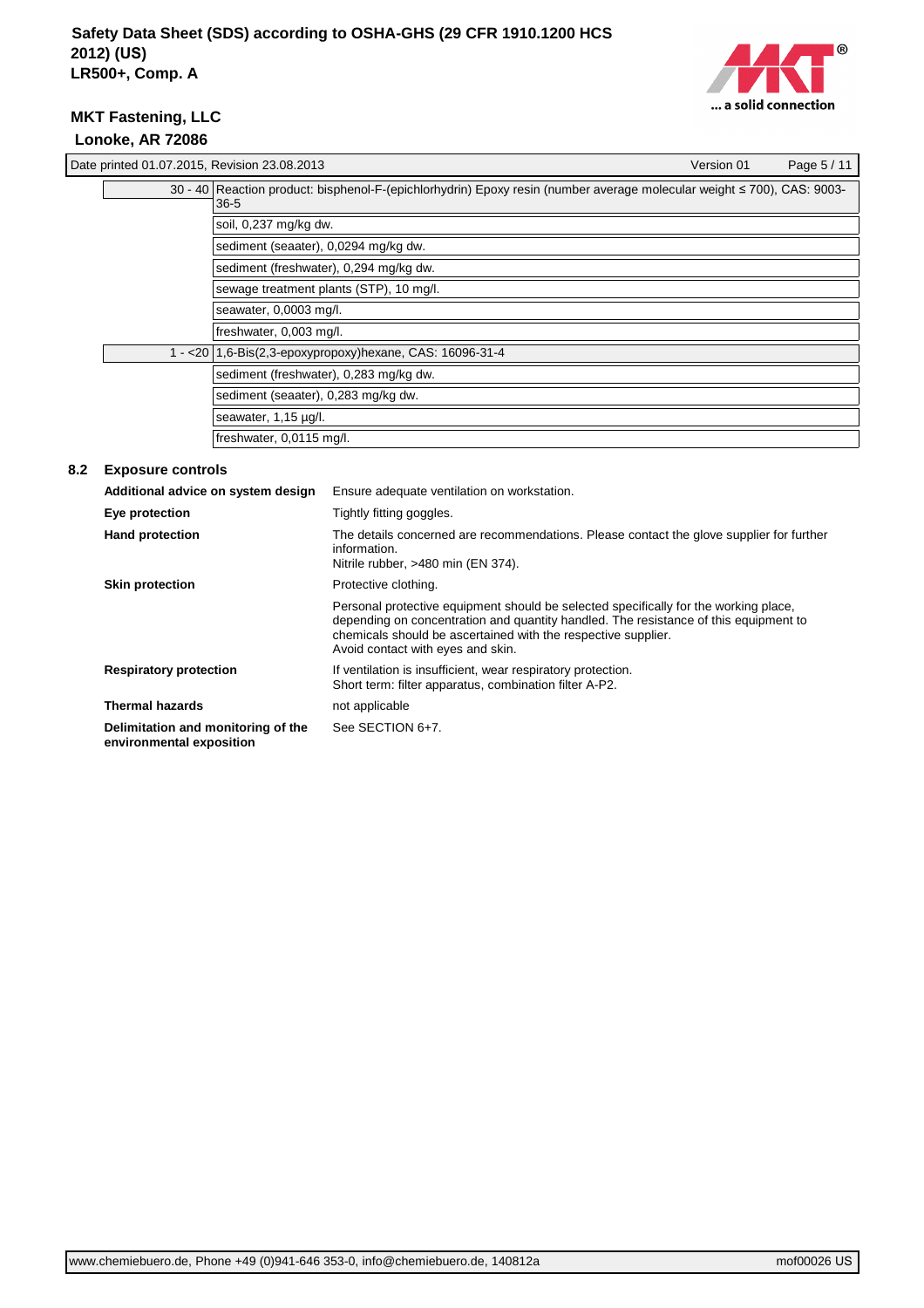

| $\dots$ a solid connection |  |
|----------------------------|--|

Date printed 01.07.2015, Revision 23.08.2013 Version 01 Page 6 / 11

| <b>SECTION 9: Physical and chemical properties</b> |                                                        |                           |  |
|----------------------------------------------------|--------------------------------------------------------|---------------------------|--|
| 9.1                                                | Information on basic physical and chemical properties  |                           |  |
|                                                    | Form                                                   | pasty                     |  |
|                                                    | Color                                                  | whitish                   |  |
|                                                    | Odor                                                   | characteristic            |  |
|                                                    | <b>Odour threshold</b>                                 | not determined            |  |
|                                                    | pH-value                                               | not applicable            |  |
|                                                    | pH-value [1%]                                          | not applicable            |  |
|                                                    | <b>Boiling point [°C]</b>                              | not determined            |  |
|                                                    | Flash point [°C]                                       | not applicable            |  |
|                                                    | Flammability [°C]                                      | not determined            |  |
|                                                    | Lower explosion limit                                  | not determined            |  |
|                                                    | <b>Upper explosion limit</b>                           | not determined            |  |
|                                                    | <b>Oxidizing properties</b>                            | not determined            |  |
|                                                    | Vapour pressure/gas pressure [kPa]                     | not determined            |  |
|                                                    | Density [g/ml]                                         | not determined            |  |
|                                                    | Bulk density [kg/m <sup>3</sup> ]                      | not applicable            |  |
|                                                    | Solubility in water                                    | insoluble                 |  |
|                                                    | Partition coefficient [n-octanol/water] not determined |                           |  |
|                                                    | <b>Viscosity</b>                                       | not determined            |  |
|                                                    | Relative vapour density determined<br>in air           | not determined            |  |
|                                                    | <b>Evaporation speed</b>                               | not determined            |  |
|                                                    | Melting point [°C]                                     | not determined            |  |
|                                                    | Autoignition temperature [°C]                          | not determined            |  |
|                                                    | Decomposition temperature [°C]                         | not determined            |  |
| 9.2                                                | <b>Other information</b>                               |                           |  |
|                                                    |                                                        | No information available. |  |

# **SECTION 10: Stability and reactivity**

## **10.1 Reactivity**

No dangerous reactions known if used as directed.

## **10.2 Chemical stability**

Stable under normal ambient conditions (ambient temperature).

## **10.3 Possibility of hazardous reactions**

Reactions with oxidizing agents. Reactions with alkalies, amines and strong acids. Reactions with alcohols.

## **10.4 Conditions to avoid**

See SECTION 7.2.

#### **10.5 Incompatible materials**

See SECTION 10.3.

## **10.6 Hazardous decomposition products**

No hazardous decomposition products known.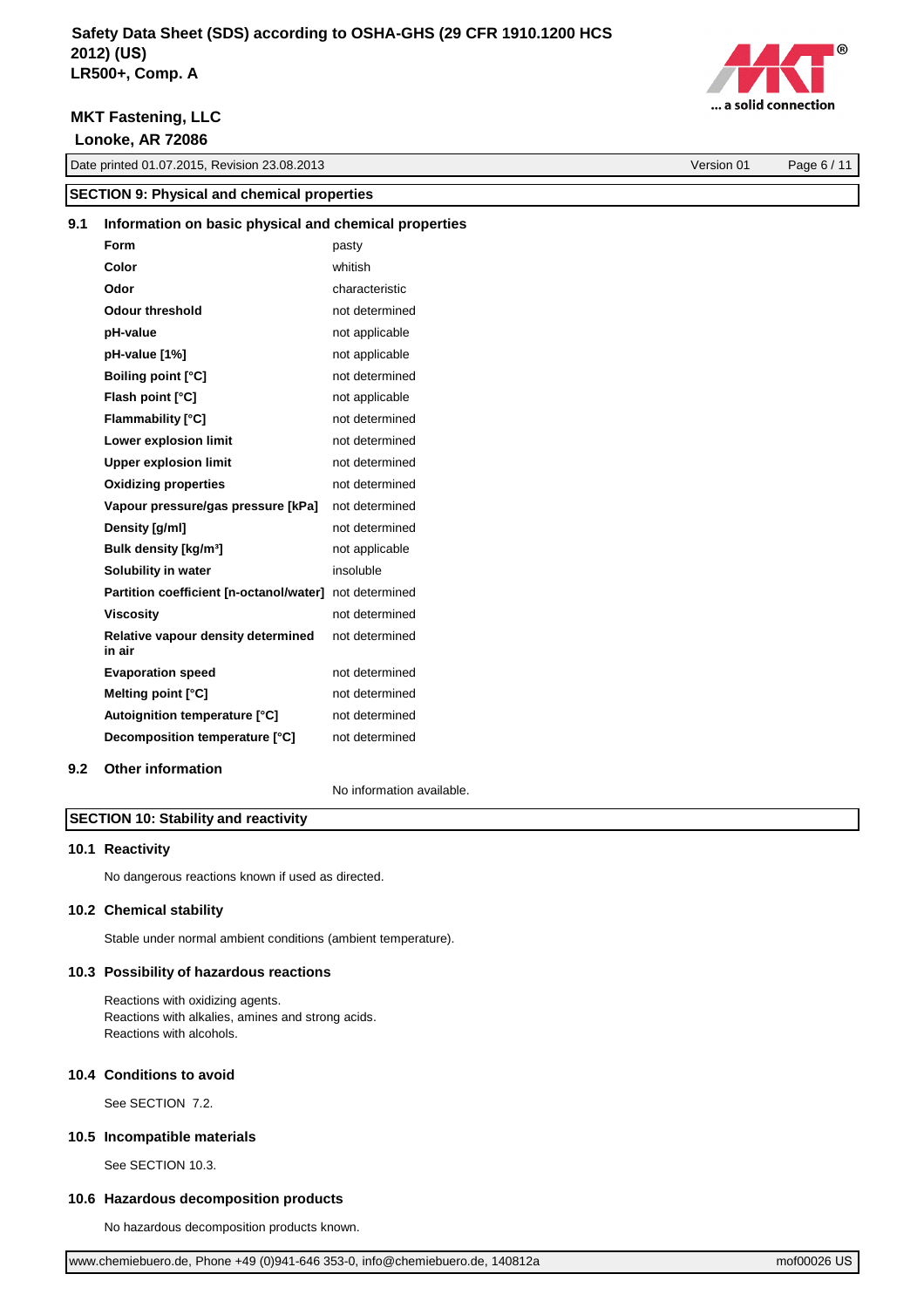

**MKT Fastening, LLC**

 **Lonoke, AR 72086**

Date printed 01.07.2015, Revision 23.08.2013 Version 01 Page 7 / 11

# **SECTION 11: Toxicological information**

## **11.1 Information on toxicological effects**

# **Acute toxicity**

| Range [%] Substance                                                                                                                     |
|-----------------------------------------------------------------------------------------------------------------------------------------|
| 2,5 - <20   Reaction product: bisphenol-A-(epichlorhydrin) Epoxy resin (number average molecular weight ≤ 700), CAS: 25068-<br>$38 - 6$ |
| LD50, dermal, Rat: > 2000 mg/kg.                                                                                                        |
| LD50, oral, Rat: > 2000 mg/kg.                                                                                                          |
| 30 - 40 Reaction product: bisphenol-F-(epichlorhydrin) Epoxy resin (number average molecular weight ≤ 700), CAS: 9003-                  |
| $36-5$                                                                                                                                  |
| LD50, dermal, Rat: > 2000 mg/kg.                                                                                                        |
| LD50, oral, Rat: > 2000 mg/kg.                                                                                                          |
| 1 - < 20   1,6-Bis(2,3-epoxypropoxy) hexane, CAS: 16096-31-4                                                                            |
| LD50, dermal, Rat: $>$ 2000 mg/kg bw.                                                                                                   |
| LD50, oral, Rat: 2900 mg/kg bw.                                                                                                         |

| Serious eye damage/irritation                         | Irritant       |
|-------------------------------------------------------|----------------|
| <b>Skin corrosion/irritation</b>                      | Irritant       |
| Respiratory or skin sensitisation                     | Sensitizing.   |
| Specific target organ toxicity -<br>single exposure   | not determined |
| Specific target organ toxicity -<br>repeated exposure | not determined |
| <b>Mutagenicity</b>                                   | not determined |
| <b>Reproduction toxicity</b>                          | not determined |
| Carcinogenicity                                       | not determined |
| <b>General remarks</b>                                |                |

Toxicological data of complete product are not available. The toxicity data listed pertaining to the ingredients are intended for those working in the medicinal professions, experts for occupational health and safety and toxicologists. The toxicity data pertaining to the ingredients were supplied by the manufacturers of raw materials.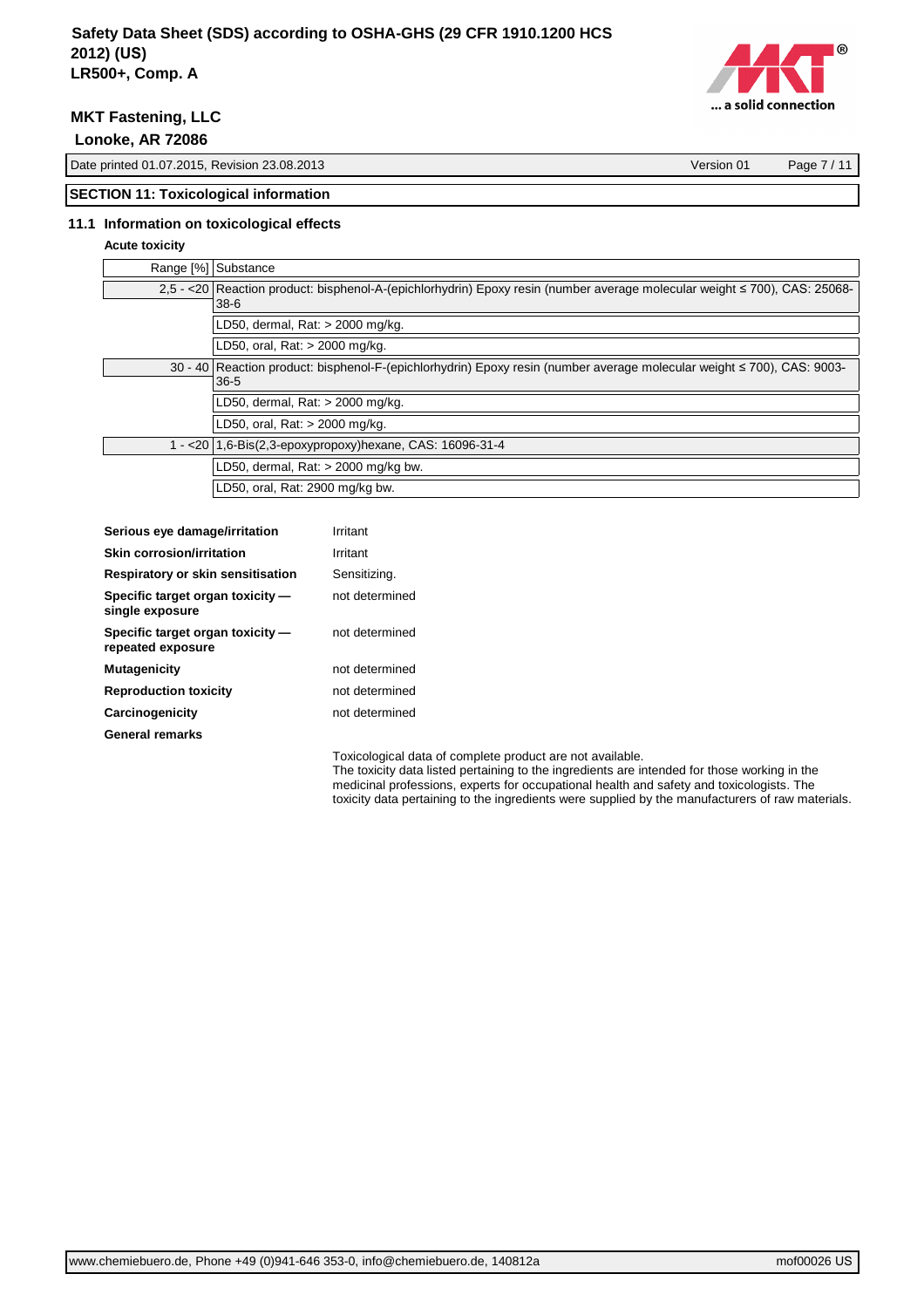

**MKT Fastening, LLC**

 **Lonoke, AR 72086**

Date printed 01.07.2015, Revision 23.08.2013 Version 01 Page 8 / 11

## **SECTION 12: Ecological information**

## **12.1 Toxicity**

| Range [%] Substance |                                                                                                                                         |
|---------------------|-----------------------------------------------------------------------------------------------------------------------------------------|
|                     | 2,5 - <20   Reaction product: bisphenol-A-(epichlorhydrin) Epoxy resin (number average molecular weight ≤ 700), CAS: 25068-<br>$38 - 6$ |
|                     | LC50, (72h), Algae: > 11 mg/l.                                                                                                          |
|                     | LC50, (96h), fish: 1,3 mg/l.                                                                                                            |
|                     | EC50, (48h), Daphnia magna: 2,1 mg/l.                                                                                                   |
|                     | NOEC, (21d), Daphnia magna: 0,3 mg/l.                                                                                                   |
|                     | BCF, 3-31.                                                                                                                              |
|                     | 30 - 40 Reaction product: bisphenol-F-(epichlorhydrin) Epoxy resin (number average molecular weight ≤ 700), CAS: 9003-<br>$36 - 5$      |
|                     | LC50, $(72h)$ , Algae: $> 1000$ mg/l.                                                                                                   |
|                     | LC50, (96h), fish: 2,54 mg/l.                                                                                                           |
|                     | EC50, (48h), Daphnia magna: 2,55 mg/l.                                                                                                  |
|                     | BCF, 150.                                                                                                                               |
|                     | 1 - < 20   1,6-Bis(2,3-epoxypropoxy) hexane, CAS: 16096-31-4                                                                            |
|                     | LC50, (96h), Oncorhynchus mykiss: 30 mg/l.                                                                                              |
|                     | EC50, (48h), Daphnia magna: 47 mg/l.                                                                                                    |
|                     | EC50, (24h), Daphnia magna: 67 mg/l.                                                                                                    |
|                     | BCF, 3,57.                                                                                                                              |

## **12.2 Persistence and degradability**

| <b>Behaviour in environment</b><br>compartments | not determined |
|-------------------------------------------------|----------------|
| Behaviour in sewage plant                       | not determined |
| <b>Biological degradability</b>                 | not determined |
|                                                 |                |

## **12.3 Bioaccumulative potential**

No information available.

## **12.4 Mobility in soil**

No information available.

## **12.5 Results of PBT and vPvB assessment**

No information available.

#### **12.6 Other adverse effects**

The product was classified on the basis of the calculation procedure of the preparation directive.

Ecological data of complete product are not available.

The toxicity data pertaining to the ingredients were supplied by the manufacturers of raw materials.

Do not discharge product unmonitored into the environment.

The product contains organically bound halogen in accordance with the formulation.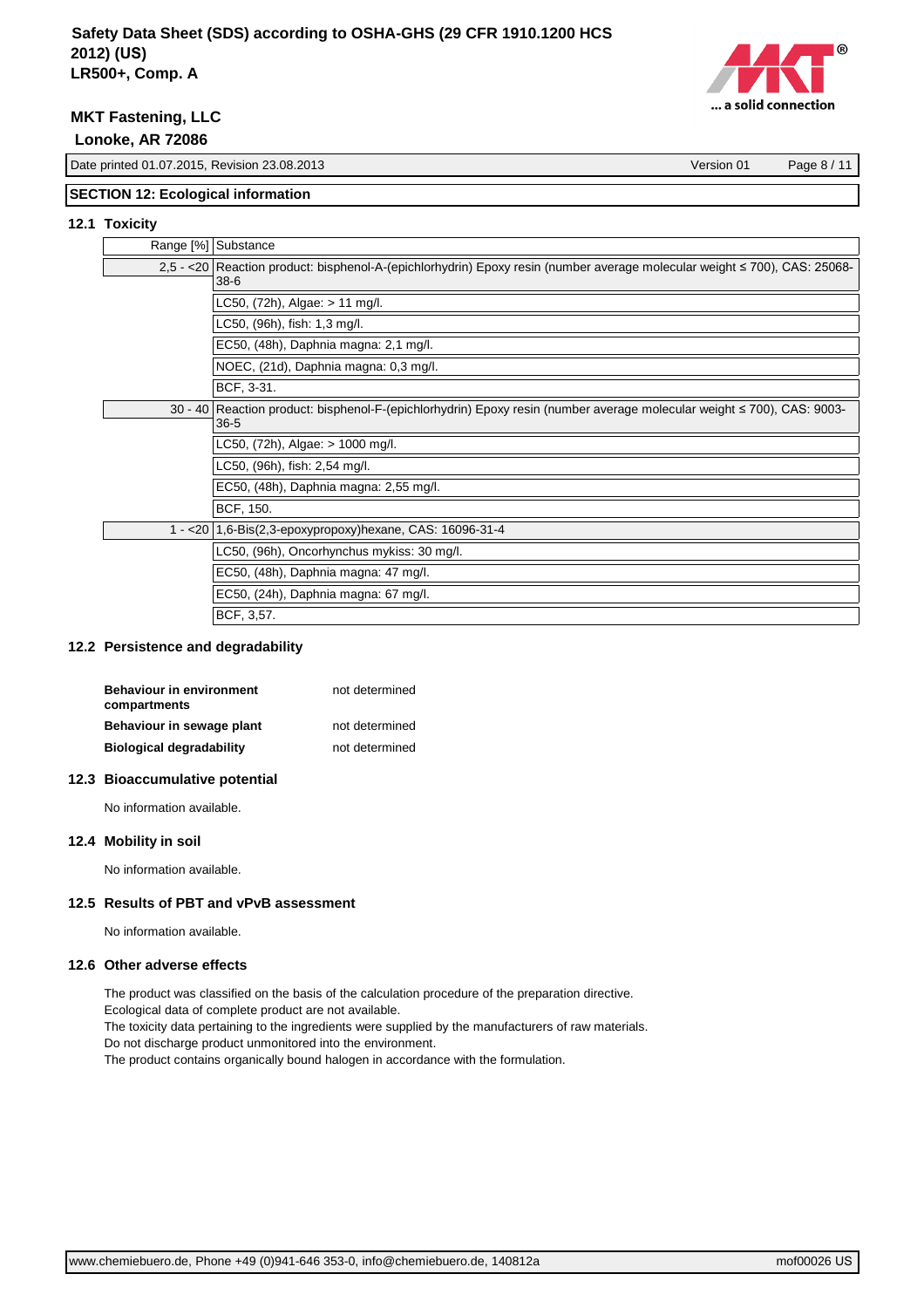



| Date printed 01.07.2015, Revision 23.08.2013 |                                                                                                                                                                    | Version 01 | Page 9 / 11 |
|----------------------------------------------|--------------------------------------------------------------------------------------------------------------------------------------------------------------------|------------|-------------|
| <b>SECTION 13: Disposal considerations</b>   |                                                                                                                                                                    |            |             |
| Product                                      | Coordinate disposal with the disposal contractor/authorities if necessary.<br>Dispose of as hazardous waste.                                                       |            |             |
| Contaminated packaging                       | Uncontaminated packaging may be taken for recycling.<br>Dispose full / partially emptied cartridges as hazardous waste in accordance with official<br>regulations. |            |             |
| <b>RCRA Hazard Class (40CFR 261)</b>         | Waste must be disposed of in accordance with federal, state and local environmental control<br>regulations. Consult your local or regional authorities.            |            |             |

## **SECTION 14: Transport**

#### **14.1 UN number**

See SECTION 14.2 in accordance with UN shipping name

# **14.2 UN proper shipping name**

**Transport by land according to ADR/RID**

- **Classification Code** M7
- **Label**

**- ADR LQ**

**- ADR 1.1.3.6 (8.6)**

Transport category (tunnel restriction code) 3 (E)

UN 3077 Environmentally hazardous substance, solid, n.o.s. (Bisphenol A/F Epoxy resin) 9 III

UN 3077 Environmentally hazardous substance, solid, n.o.s. (Bisphenol A/F Epoxy resin) 9 III

UN 3077 Environmentally hazardous substance, solid, n.o.s. (Bisphenol A/F Epoxy resin) 9 III

**Inland navigation (ADN)**

**- Classification Code**

**- Label**

F-A, S-F

MARINE POLLUTANT

5 kg

A

M7

**Marine transport in accordance with IMDG**

**- EMS**

**- Label**

**- IMDG LQ** 5 kg

**Air transport in accordance with IATA** UN 3077 Environmentally hazardous substance, solid, n.o.s. (Bisphenol A/F Epoxy resin) 9 III

**- Label**



**DOT Road Shipment Information (49 CFR)** UN/NA 3077 Environmentally hazardous substance, solid, n.o.s. (Bisphenol A/F Epoxy resin) 9 III

**- Label**

## **14.3 Transport hazard class(es)**

See SECTION 14.2 in accordance with UN shipping name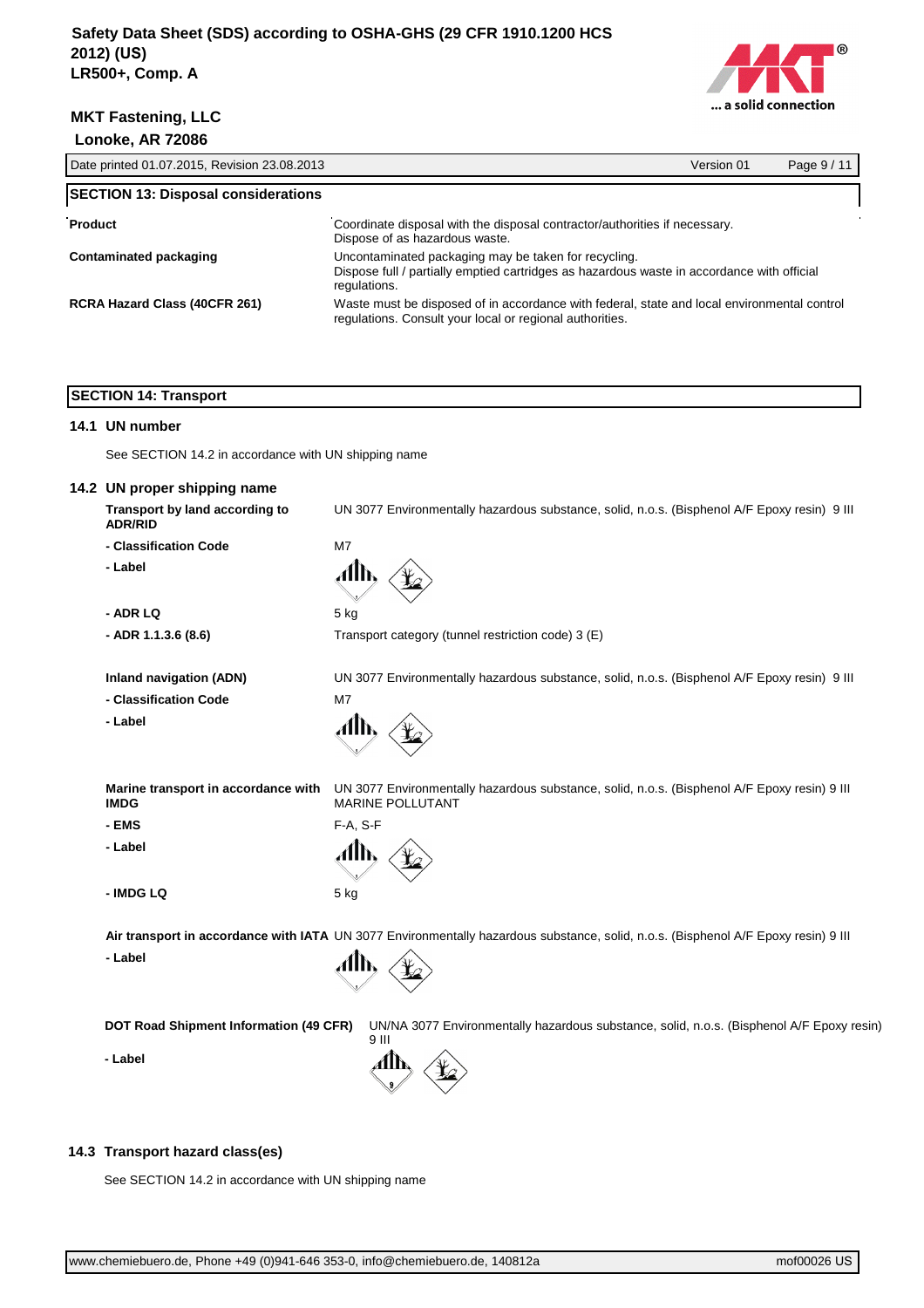Date printed 01.07.2015, Revision 23.08.2013 Version 01 Page 10 / 11

## **14.4 Packing group**

See SECTION 14.2 in accordance with UN shipping name

## **14.5 Environmental hazards**

See SECTION 14.2 in accordance with UN shipping name

#### **14.6 Special precautions for user**

Relevant information under SECTION 6 to 8.

#### **14.7 Transport in bulk according to Annex II of MARPOL and the IBC Code**

not applicable

### **SECTION 15: Regulatory information**

#### **US Regulations**

| <b>National regulations</b>                                                 | 29 CFR 1910.1200, HCS 2012, ANSI Z400.1-2010, OSHA-PEL, ACGIH-TLV, NTP, IARC,<br>SARA Title III, NFPA, TSCA, California - Prop. 65 |
|-----------------------------------------------------------------------------|------------------------------------------------------------------------------------------------------------------------------------|
| - SARA, 302                                                                 | not determined                                                                                                                     |
| - SARA, 311                                                                 | This product is classified as hazardous under SARA 311.                                                                            |
| - SARA, 313                                                                 | Not determinated.                                                                                                                  |
| - CA Proposition 65                                                         | This product contains a substance known to the State of California to cause cancer. Silica,<br>Quartz - CAS# 14808-60-7.           |
| - TSCA                                                                      | All chemical substances in this material are included on or exempted from listing on the<br>TSCA Inventory.                        |
| - FDA                                                                       | not applicable                                                                                                                     |
| American Conference of Governmental<br><b>Industrial Hygienists - ACGIH</b> | ACGIH: yes - contains crystalline silica                                                                                           |
| International Agency for Research on<br><b>Cancer IARC</b>                  | IARC: yes - contains crystalline silica.                                                                                           |
| <b>National Toxicology Program - NTP</b>                                    | This product is named NTP - National Toxicology Program (contains crystalline silica).                                             |
| <b>HAP-VOC</b>                                                              | not applicable                                                                                                                     |
| <b>Transport-regulations</b>                                                | DOT-Classification, ADR (2013); IMDG-Code (2013, 36. Amdt.); IATA-DGR (2013).                                                      |
| <b>Other Right to Know Laws</b>                                             |                                                                                                                                    |

# **SECTION 16: Other information**

## **16.1 Hazard statements (SECTION 3)**

- H412 Harmful to aquatic life with long lasting effects.
- H319 Causes serious eye irritation.
- H411 Toxic to aquatic life with long lasting effects.
- H317 May cause an allergic skin reaction.
- H315 Causes skin irritation.

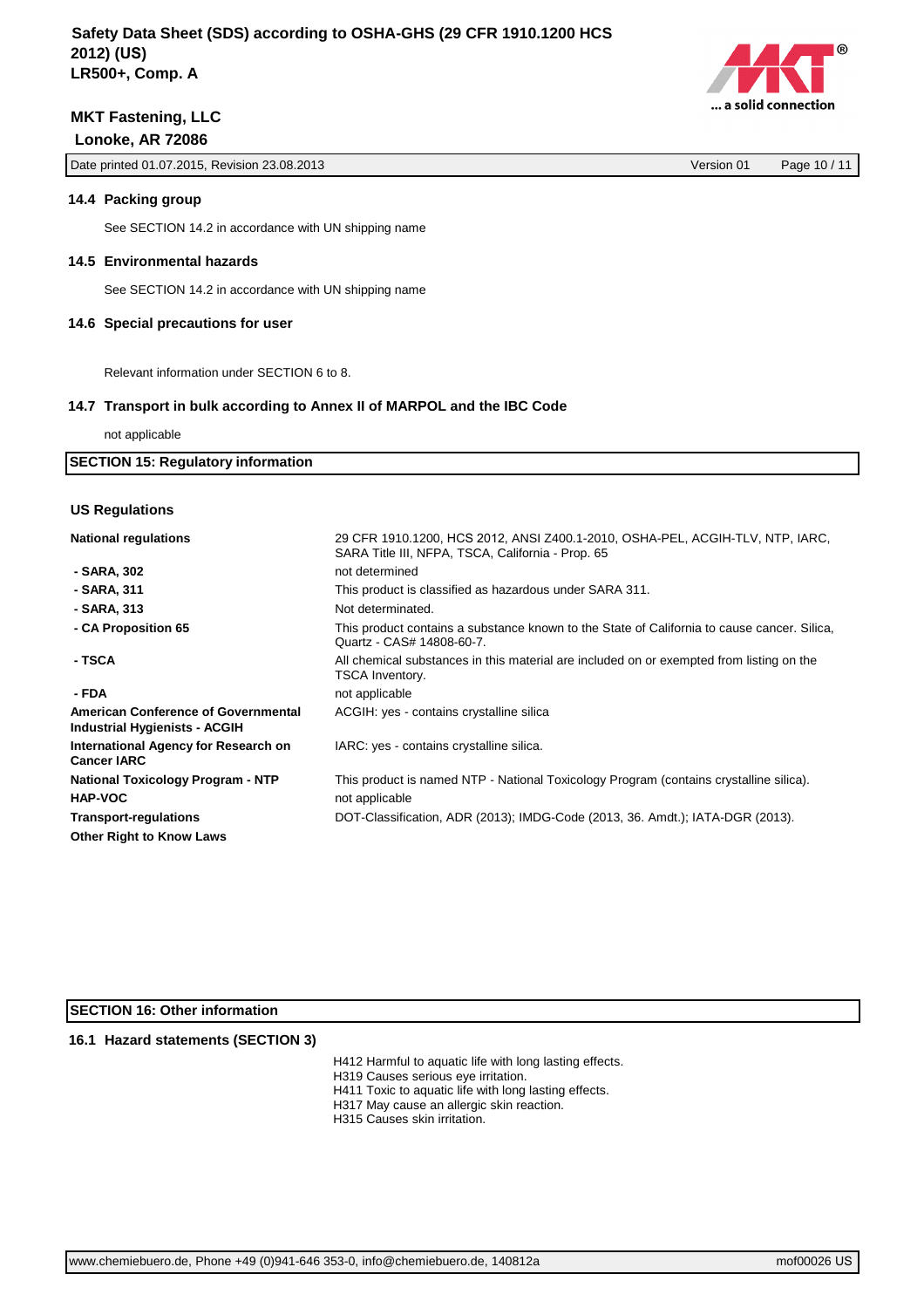

Date printed 01.07.2015, Revision 23.08.2013 Version 01 Page 11 / 11

## **16.2 Ratings**

| <b>HMIS Ratings</b>               |                                                                                                                             |
|-----------------------------------|-----------------------------------------------------------------------------------------------------------------------------|
| <b>HEALTH</b><br>2                | 2 - Moderate Hazard                                                                                                         |
| <b>FLAMMABILITY</b>               | 1 - Slight Hazard                                                                                                           |
| <b>REACTIVITY</b><br>$\mathbf{1}$ | 1 - Slight Hazard                                                                                                           |
| PERSONAL PROTECTION<br>X          | X - Personal protection rating to be supplied by user depending on use conditions                                           |
|                                   |                                                                                                                             |
| <b>NFPA Ratings</b>               |                                                                                                                             |
| 1                                 | TOP, FLAMMABILITY: 1 - Slight Hazard                                                                                        |
| 2.<br>1                           | LEFT, HEALTH: 2 - Moderate Hazard RIGHT, REACTIVITY: 1 - Slight Hazard                                                      |
|                                   | BOTTOM, SPECIAL NOTICE: -                                                                                                   |
| <b>Modified position</b>          |                                                                                                                             |
|                                   |                                                                                                                             |
|                                   |                                                                                                                             |
| 16.3 Abbreviations and acronyms:  |                                                                                                                             |
|                                   | ACGIH = American Conference of Governmental Industrial Hygienists;                                                          |
|                                   | ADR = Accord européen relatif au transport international des marchandises Dangereuses par<br>Route:                         |
|                                   | RID = Règlement concernant le transport international ferroviaire de marchandises                                           |
|                                   | dangereuses;                                                                                                                |
|                                   | ADN = Accord européen relatif au transport international des marchandises dangereuses par<br>voie de navigation intérieure; |
|                                   | CAS = Chemical Abstracts Service;                                                                                           |
|                                   | CERCLA = Comprehensive Environmental Response, Compensation and Liability Act;                                              |
|                                   | CFR = Code of Federal Regulations;<br>CPR = Controlled Products Regulations;                                                |
|                                   | DMEL = Derived Minimum Effect Level;                                                                                        |
|                                   | DNEL = Derived No Effect Level;                                                                                             |
|                                   | DOT = Department of Transportation;                                                                                         |
|                                   | EC50 = Median effective concentration;<br>EPA = Environmental Protection Agency;                                            |
|                                   | GHS = Globally Harmonized System of Classification and Labelling of Chemicals;                                              |
|                                   | IATA = International Air Transport Association;                                                                             |
|                                   | IBC-Code = International Code for the Construction and Equipment of Ships carrying                                          |
|                                   | Dangerous Chemicals in Bulk;                                                                                                |
|                                   | $IC50 = Inhibition concentration, 50\%;$<br>IMDG = International Maritime Code for Dangerous Goods;                         |
|                                   | IARC = International Agency of Research on Cancer;                                                                          |
|                                   | IATA = International Air Transport Association;                                                                             |
|                                   | TSCA = Toxic Substance Control Act;                                                                                         |
|                                   | HMIS = Hazardous Materials Identification System;                                                                           |
|                                   | NFPA = National Fire Protection Association;<br>NIOSH = National Institute for Occupational Safety and Health;              |
|                                   | OSHA = Occupational Safety and Health Administration;                                                                       |
|                                   | $LC50$ = Lethal concentration, 50%;                                                                                         |
|                                   | $LD50 = Median$ lethal dose, 50%;                                                                                           |
|                                   | MARPOL = International Convention for the Prevention of Marine Pollution from Ships;                                        |
|                                   | PBT = Persistent, Bioaccumulative and Toxic substance;<br>PNEC = Predicted No-Effect Concentration;                         |
|                                   | REACH = Registration, Evaluation, Authorisation and Restriction of Chemicals;                                               |
|                                   | SARA = Superfund Amendments and Reauthorization Act;                                                                        |
|                                   | $TLV@/TWA = Threshold limit value - time-weighted average;$                                                                 |
|                                   | $TLV@STEL = Threshold limit value - short-time exposure limit;$                                                             |
|                                   | VOC = Volatile Organic Compounds;<br>vPvB = very Persistent and very Bioaccumulative;                                       |
|                                   |                                                                                                                             |
| 16.4 Other information            |                                                                                                                             |

**Modified position**

none

Copyright: Chemiebüro®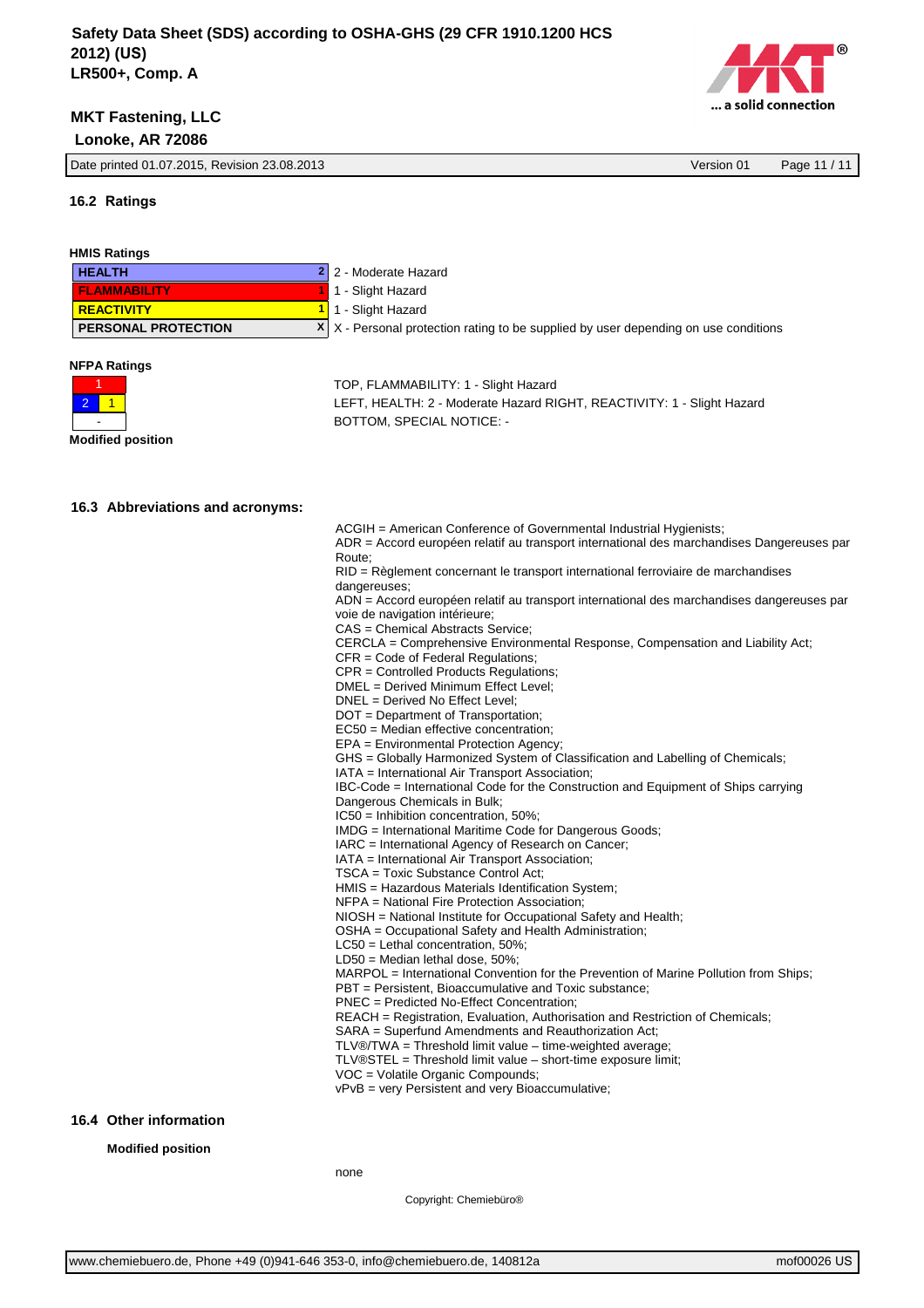

|                                                         | Date printed 09.07.2015, Revision 08.07.2015<br>Version 02. Supersedes version: 01<br>Page 1 / 14 |                                                                                                                                                    |                                                                           |  |
|---------------------------------------------------------|---------------------------------------------------------------------------------------------------|----------------------------------------------------------------------------------------------------------------------------------------------------|---------------------------------------------------------------------------|--|
|                                                         | SECTION 1: Identification of the substance/mixture and of the company/undertaking                 |                                                                                                                                                    |                                                                           |  |
| 1.1                                                     | <b>Product identifier</b>                                                                         |                                                                                                                                                    |                                                                           |  |
|                                                         |                                                                                                   | <b>LR500+, Comp. B</b>                                                                                                                             |                                                                           |  |
| 1.2 <sub>2</sub>                                        | Relevant identified uses of the substance or mixture and uses advised against                     |                                                                                                                                                    |                                                                           |  |
|                                                         | 1.2.1 Relevant uses                                                                               |                                                                                                                                                    |                                                                           |  |
|                                                         |                                                                                                   |                                                                                                                                                    | Adhesive mortar for fastening to concrete elements B-Component (Hardener) |  |
|                                                         | 1.2.2 Uses advised against                                                                        |                                                                                                                                                    |                                                                           |  |
|                                                         |                                                                                                   | None known.                                                                                                                                        |                                                                           |  |
| 1.3<br>Details of the supplier of the safety data sheet |                                                                                                   |                                                                                                                                                    |                                                                           |  |
|                                                         | Company                                                                                           | MKT Fastening, LLC<br>1 Gunnebo Drive<br>Lonoke, AR 72086 / USA<br>Phone +1(501) 676-2222<br>Fax +1(501) 676-2524<br>Homepage www.mktfastening.com |                                                                           |  |
|                                                         | <b>Address enquiries to</b>                                                                       |                                                                                                                                                    |                                                                           |  |
|                                                         | <b>Technical information</b>                                                                      |                                                                                                                                                    |                                                                           |  |
|                                                         | <b>Safety Data Sheet</b>                                                                          | sdb@chemiebuero.de                                                                                                                                 |                                                                           |  |
| 1.4                                                     | <b>Emergency telephone number</b>                                                                 |                                                                                                                                                    |                                                                           |  |
|                                                         | <b>Advisory body</b>                                                                              | US Chemtrec: +1 800 424-9300 (24h)                                                                                                                 |                                                                           |  |
|                                                         | <b>SECTION 2: Hazards identification</b>                                                          |                                                                                                                                                    |                                                                           |  |
| 2.1                                                     | <b>Classification of the substance or mixture</b>                                                 |                                                                                                                                                    |                                                                           |  |

Skin Corr. 1B: H314 Causes severe skin burns and eye damage. Skin Sens. 1: H317 May cause an allergic skin reaction. Muta. 2: H341 Suspected of causing genetic defects. Eye Dam. 1: H318 Causes serious eye damage.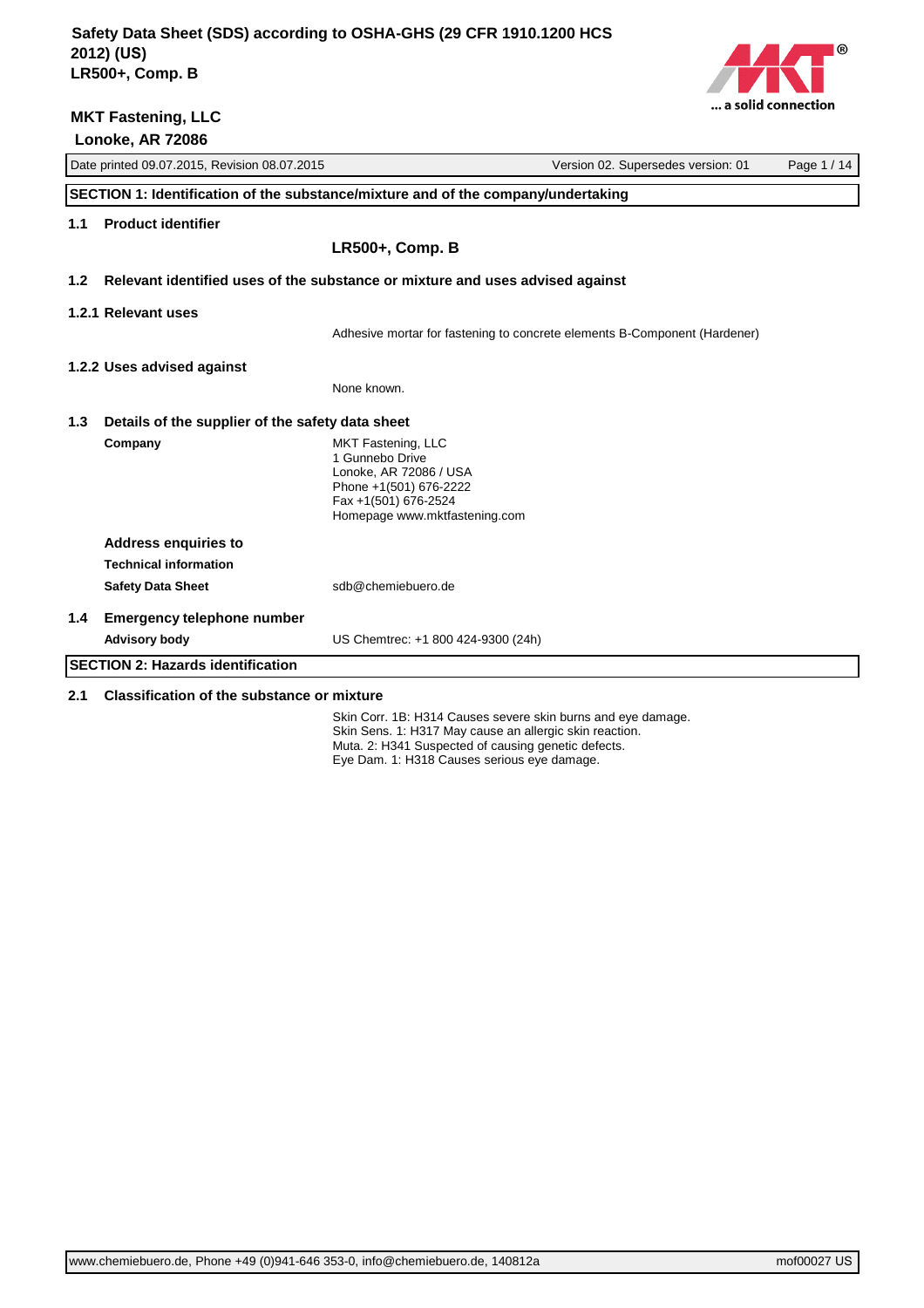

| Date printed 09.07.2015, Revision 08.07.2015 |                                 | Page 2 / 14<br>Version 02. Supersedes version: 01                                                                                                                                                                                                                                                                                                                                                                                                                                                                                                                                                                                                                              |
|----------------------------------------------|---------------------------------|--------------------------------------------------------------------------------------------------------------------------------------------------------------------------------------------------------------------------------------------------------------------------------------------------------------------------------------------------------------------------------------------------------------------------------------------------------------------------------------------------------------------------------------------------------------------------------------------------------------------------------------------------------------------------------|
| 2.2                                          | <b>Label elements</b>           |                                                                                                                                                                                                                                                                                                                                                                                                                                                                                                                                                                                                                                                                                |
|                                              | <b>Hazard pictograms</b>        |                                                                                                                                                                                                                                                                                                                                                                                                                                                                                                                                                                                                                                                                                |
|                                              |                                 |                                                                                                                                                                                                                                                                                                                                                                                                                                                                                                                                                                                                                                                                                |
|                                              | Signal word                     | <b>DANGER</b>                                                                                                                                                                                                                                                                                                                                                                                                                                                                                                                                                                                                                                                                  |
|                                              | <b>Contains:</b>                | Formaldehyde, oligomeric reaction products with phenol and m-phenylenebis (methylamine)                                                                                                                                                                                                                                                                                                                                                                                                                                                                                                                                                                                        |
|                                              |                                 | m-Phenylenebis(methylamine)                                                                                                                                                                                                                                                                                                                                                                                                                                                                                                                                                                                                                                                    |
|                                              |                                 | Phenol                                                                                                                                                                                                                                                                                                                                                                                                                                                                                                                                                                                                                                                                         |
|                                              |                                 | 3-Aminomethyl-3,5,5-trimethylcyclohexylamine                                                                                                                                                                                                                                                                                                                                                                                                                                                                                                                                                                                                                                   |
|                                              |                                 | 4,4'-Isopropylidenediphenol                                                                                                                                                                                                                                                                                                                                                                                                                                                                                                                                                                                                                                                    |
|                                              | <b>Hazard statements</b>        | H314 Causes severe skin burns and eye damage.<br>H317 May cause an allergic skin reaction.<br>H341 Suspected of causing genetic defects.                                                                                                                                                                                                                                                                                                                                                                                                                                                                                                                                       |
|                                              | <b>Precautionary statements</b> | P201 Obtain special instructions before use.<br>P280 Wear protective gloves/protective clothing/eye protection/face protection.<br>P301+P330+P331 IF SWALLOWED: rinse mouth. Do NOT induce vomiting.<br>P303+P361+P353 IF ON SKIN (or hair): Take off immediately all contaminated clothing.<br>Rinse skin with water/shower.<br>P305+P351+P338 IF IN EYES: Rinse cautiously with water for several minutes. Remove<br>contact lenses, if present and easy to do. Continue rinsing.<br>P310 Immediately call a POISON CENTER/doctor.<br>P405 Store locked up.<br>P501 Dispose of contents/container to in accordance with local/regional/national/international<br>regulation. |
| 2.3                                          | Other hazards                   |                                                                                                                                                                                                                                                                                                                                                                                                                                                                                                                                                                                                                                                                                |
|                                              | Human health dangers            | People who are allergic to amines should avoid the use of the product.                                                                                                                                                                                                                                                                                                                                                                                                                                                                                                                                                                                                         |

**Environmental hazards** Does not contain any PBT or vPvB substances. **Other hazards** Further hazards were not determined with the current level of knowledge.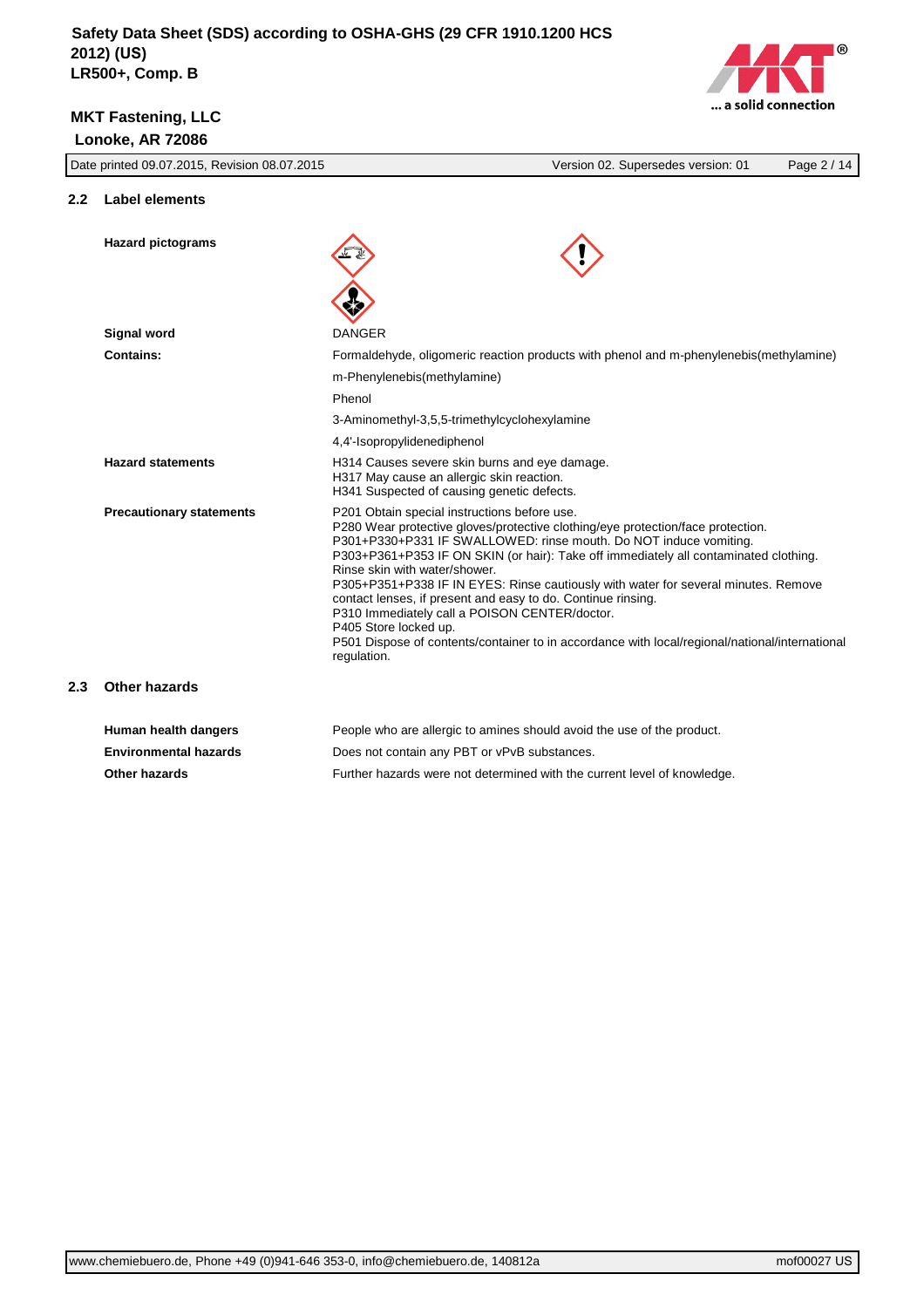

Date printed 09.07.2015, Revision 08.07.2015 Version 02. Supersedes version: 01 Page 3 / 14

# **SECTION 3: Composition / Information on ingredients**

# **Product-type:**

# **The product is a mixture.**

|                                   | Range [%] Substance                                                                                                                                                                                              |
|-----------------------------------|------------------------------------------------------------------------------------------------------------------------------------------------------------------------------------------------------------------|
|                                   | 1 - < 25 Benzyl alcohol                                                                                                                                                                                          |
|                                   | CAS: 100-51-6                                                                                                                                                                                                    |
|                                   | GHS: Acute Tox. 4: H302 H332 - Eye Irrit. 2: H319                                                                                                                                                                |
|                                   | 1 - <10 Formaldehyde, oligomeric reaction products with phenol and m-phenylenebis(methylamine)                                                                                                                   |
|                                   | CAS: 57214-10-5                                                                                                                                                                                                  |
|                                   | GHS: Skin Corr. 1C: H314 - Eye Dam. 1: H318 - Skin Sens. 1B: H317 - Aquatic Chronic 3: H412                                                                                                                      |
|                                   | $1 - 10$ m-Phenylenebis (methylamine)                                                                                                                                                                            |
|                                   | CAS: 1477-55-0                                                                                                                                                                                                   |
|                                   | GHS: Acute Tox. 4: H302 - Acute Tox. 4: H332 - Skin Corr. 1B: H314 - Eye Dam. 1: H318 - Skin Sens. 1:<br>H317 - Aquatic Chronic 3: H412                                                                          |
|                                   | 1 - <5 Formaldehyde, oligomeric reaction products with 4,4'-isopropylidenediphenol and m-phenylenebis (methylamine)                                                                                              |
|                                   | CAS: 161278-17-7                                                                                                                                                                                                 |
|                                   | GHS: Acute Tox. 4: H302 H312 - Skin Corr. 1B: H314 - Skin Sens. 1: H317 - Aquatic Chronic 4: H413 - Eye<br>Dam. 1: H318                                                                                          |
|                                   | 1 - $\lt 5$   2,4,6-Tris(dimethylaminomethyl)phenol                                                                                                                                                              |
|                                   | CAS: 90-72-2                                                                                                                                                                                                     |
|                                   | GHS: Skin Corr. 1B: H314 - Aquatic Chronic 3: H412 - Skin Sens. 1: H317                                                                                                                                          |
|                                   | 1 - <5 3-Aminomethyl-3,5,5-trimethylcyclohexylamine                                                                                                                                                              |
|                                   | CAS: 2855-13-2                                                                                                                                                                                                   |
|                                   | GHS: Acute Tox. 4: H302 H312 - Skin Corr. 1B: H314 - Skin Sens. 1: H317 - Eye Dam. 1: H318 - Aquatic<br>Chronic 3: H412                                                                                          |
|                                   | 1 - <5   Quartz (< $10 \mu m$ )                                                                                                                                                                                  |
|                                   | CAS: 14808-60-7                                                                                                                                                                                                  |
|                                   | GHS: STOT RE 1: H372                                                                                                                                                                                             |
| 1 - $<$ 2,5 Phenol                |                                                                                                                                                                                                                  |
|                                   | CAS: 108-95-2                                                                                                                                                                                                    |
|                                   | GHS: Muta. 2: H341 - Acute Tox. 3: H301 H311 H331 - STOT RE 2: H373 - Skin Corr. 1B: H314 - Eye Dam. 1:<br>H318                                                                                                  |
|                                   | 1 - <5 $ 4,4$ - Isopropylidenediphenol                                                                                                                                                                           |
|                                   | CAS: 80-05-7                                                                                                                                                                                                     |
|                                   | GHS: STOT SE 3: H335 - Skin Sens. 1: H317 - Repr. 2: H361f - Eye Dam. 1: H318 - Aquatic Chronic 2: H411                                                                                                          |
|                                   |                                                                                                                                                                                                                  |
| <b>Comment on component parts</b> | The quartz in this preparation is not available on foreseeable use.<br>Substances of Very High Concern - SVHC: substances are not contained or are below 0,1%.<br>For full text of H-statements: see SECTION 16. |

## **SECTION 4: First aid measures**

| 4.1 | Description of first aid measures |                                                                                                                                                                           |
|-----|-----------------------------------|---------------------------------------------------------------------------------------------------------------------------------------------------------------------------|
|     | <b>General information</b>        | Remove contaminated soaked clothing immediately and dispose of safely.                                                                                                    |
|     | Inhalation                        | Remove the victim into fresh air and keep him calm.<br>Seek medical advice immediately.                                                                                   |
|     | <b>Skin contact</b>               | In case of contact with skin wash off immediately with soap and water.<br>Immediate medical treatment necessary, as untreated burns can result in slow-healing<br>wounds. |
|     | Eye contact                       | In case of contact with eyes rinse thoroughly and immediately with plenty of water and seek<br>medical advice.<br>Shield unaffected eye.                                  |
|     | Ingestion                         | Do not induce vomiting.<br>Seek medical advice immediately.<br>Rinse out mouth and give plenty of water to drink.                                                         |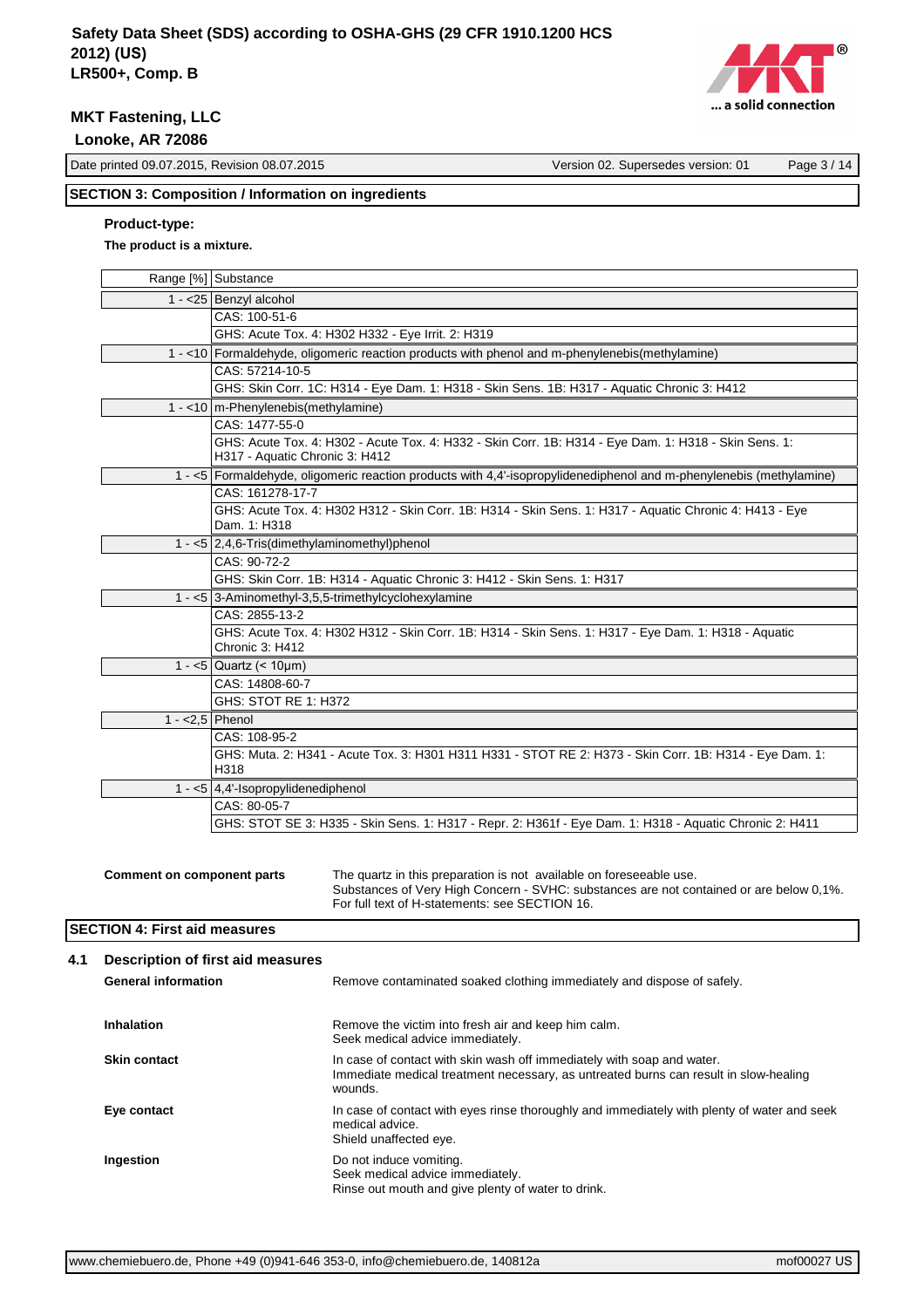

|     | Date printed 09.07.2015, Revision 08.07.2015                |                                                                                                                                                                                                                                                       | Version 02. Supersedes version: 01 | Page 4 / 14 |
|-----|-------------------------------------------------------------|-------------------------------------------------------------------------------------------------------------------------------------------------------------------------------------------------------------------------------------------------------|------------------------------------|-------------|
| 4.2 | Most important symptoms and effects, both acute and delayed |                                                                                                                                                                                                                                                       |                                    |             |
|     |                                                             | Product is caustic.<br>Allergic reactions<br>Risk of serious damage to eyes.                                                                                                                                                                          |                                    |             |
| 4.3 |                                                             | Indication of any immediate medical attention and special treatment needed                                                                                                                                                                            |                                    |             |
|     |                                                             | Treat symptomatically.<br>Forward this sheet to the doctor.                                                                                                                                                                                           |                                    |             |
|     | <b>SECTION 5: Fire-fighting measures</b>                    |                                                                                                                                                                                                                                                       |                                    |             |
| 5.1 | <b>Extinguishing media</b>                                  |                                                                                                                                                                                                                                                       |                                    |             |
|     | Suitable extinguishing media                                | foam, dry powder, water spray jet, carbon dioxide                                                                                                                                                                                                     |                                    |             |
|     | Extinguishing media that must not<br>be used                | Full water jet                                                                                                                                                                                                                                        |                                    |             |
| 5.2 | Special hazards arising from the substance or mixture       |                                                                                                                                                                                                                                                       |                                    |             |
|     |                                                             | In the event of fire the following can be released:<br>Carbon monoxide (CO)<br>Nitrogen oxides (NOx).                                                                                                                                                 |                                    |             |
| 5.3 | <b>Advice for firefighters</b>                              |                                                                                                                                                                                                                                                       |                                    |             |
|     |                                                             | Do not inhale explosion and/or combustion gases.<br>Use self-contained breathing apparatus.<br>Wear full protective suit.                                                                                                                             |                                    |             |
|     |                                                             | Fire residues and contaminated firefighting water must be disposed of in accordance within<br>the local regulations.<br>Collect contaminated firefighting water separately, must not be discharged into the drains.                                   |                                    |             |
|     | <b>SECTION 6: Accidental release measures</b>               |                                                                                                                                                                                                                                                       |                                    |             |
| 6.1 |                                                             | Personal precautions, protective equipment and emergency procedures                                                                                                                                                                                   |                                    |             |
|     |                                                             | Ensure adequate ventilation.<br>Use personal protective equipment.<br>High risk of slipping due to leakage/spillage of product.                                                                                                                       |                                    |             |
| 6.2 | <b>Environmental precautions</b>                            |                                                                                                                                                                                                                                                       |                                    |             |
|     |                                                             | Do not discharge into the drains/surface waters/groundwater.<br>In case the product spills into drains/surface waters/groundwater, immediately inform the<br>authorities.                                                                             |                                    |             |
| 6.3 | Methods and material for containment and cleaning up        |                                                                                                                                                                                                                                                       |                                    |             |
|     |                                                             | Take up mechanically.<br>Take up residues with absorbent material (e.g. sand, sawdust, general purpose binder,<br>diatomaceous earth).<br>Dispose of absorbed material in accordance within the regulations.                                          |                                    |             |
| 6.4 | <b>Reference to other sections</b>                          |                                                                                                                                                                                                                                                       |                                    |             |
|     |                                                             | See SECTION 8+13                                                                                                                                                                                                                                      |                                    |             |
|     | <b>SECTION 7: Handling and storage</b>                      |                                                                                                                                                                                                                                                       |                                    |             |
| 7.1 | <b>Precautions for safe handling</b>                        |                                                                                                                                                                                                                                                       |                                    |             |
|     |                                                             | Use only in well-ventilated areas.                                                                                                                                                                                                                    |                                    |             |
|     |                                                             | Remove contaminated soaked clothing immediately and dispose of safely.<br>Do not eat, drink, smoke or take drugs at work.<br>Wash hands before breaks and after work.<br>Use barrier skin cream.<br>Showers and eye wash stations should be provided. |                                    |             |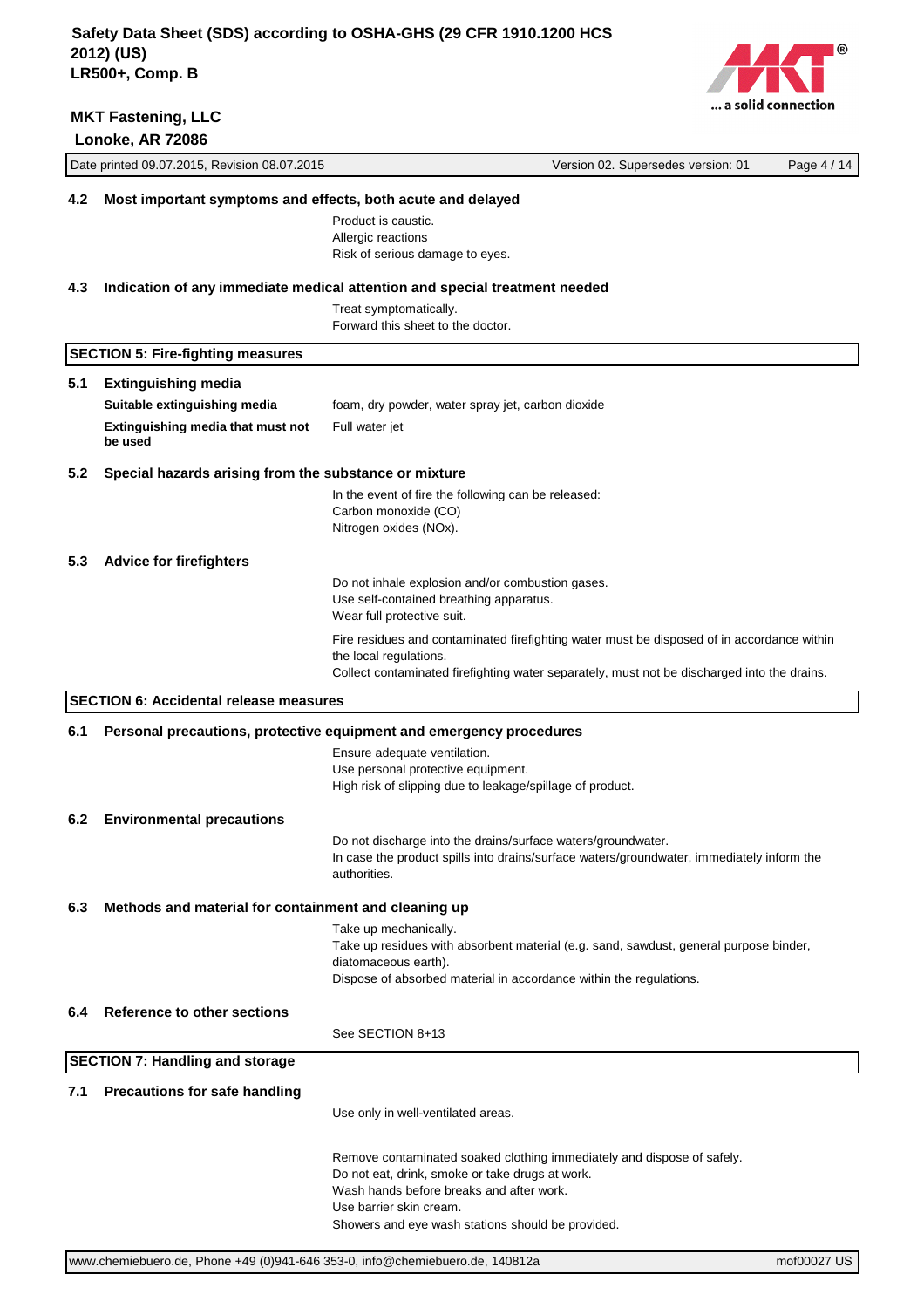

|     | Date printed 09.07.2015, Revision 08.07.2015                 |                                                                                                                                                                             | Version 02. Supersedes version: 01 | Page 5 / 14 |
|-----|--------------------------------------------------------------|-----------------------------------------------------------------------------------------------------------------------------------------------------------------------------|------------------------------------|-------------|
| 7.2 | Conditions for safe storage, including any incompatibilities |                                                                                                                                                                             |                                    |             |
|     |                                                              | Keep only in original container.<br>Prevent penetration into the ground.                                                                                                    |                                    |             |
|     |                                                              | Do not store together with food and animal food/diet.                                                                                                                       |                                    |             |
|     |                                                              | Keep container in a well-ventilated place.<br>Keep container tightly closed.<br>Keep in a cool place. Store in a dry place.<br>Protect from atmospheric moisture and water. |                                    |             |
| 7.3 | Specific end use(s)                                          |                                                                                                                                                                             |                                    |             |
|     |                                                              | See product use, SECTION 1.2                                                                                                                                                |                                    |             |
|     | <b>SECTION 8: Exposure controls/personal protection</b>      |                                                                                                                                                                             |                                    |             |
| 8.1 | <b>Control parameters</b><br>Ingradiante with occunstional   |                                                                                                                                                                             |                                    |             |

#### **Ingredients with occupational exposure limits to be monitored (US)**

|                    | Range [%] Substance                                             |
|--------------------|-----------------------------------------------------------------|
| 1 - $<$ 2,5 Phenol |                                                                 |
|                    | CAS: 108-95-2                                                   |
|                    | Long-term exposure: 5 ppm, 19 mg/m <sup>3</sup> , NIOSH, OSHA   |
|                    | Short-term exposure (15-minute): 15,6 ppm, 60 mg/m <sup>3</sup> |
|                    | $1 - 10$ m-Phenylenebis (methylamine)                           |
|                    | CAS: 1477-55-0                                                  |
|                    | Long-term exposure: NIOSH                                       |
|                    | Short-term exposure (15-minute): 0,1 mg/m <sup>3</sup>          |

## **DNEL**

| Range [%] Substance                                                         |
|-----------------------------------------------------------------------------|
| 1 - < 2,5   Phenol, CAS: 108-95-2                                           |
| Industrial, dermal, Long-term - systemic effects: 1,23 mg/kg bw/d.          |
| Industrial, inhalative, Long-term - systemic effects: 8 mg/m <sup>3</sup> . |

# **PNEC**

| Range [%] Substance |                                                            |
|---------------------|------------------------------------------------------------|
|                     | 1 - < 2,5 Phenol, CAS: 108-95-2                            |
|                     | soil, 0,136 mg/kg dwt                                      |
|                     | sediment (seaater), 0,00915 mg/kg dwt                      |
|                     | sediment (freshwater), 0,0915 mg/kg dwt                    |
|                     | seawater, 0,0077 mg/l.                                     |
|                     | freshwater, 0,077 mg/l.                                    |
|                     | 1 - <5 2,4,6-Tris(dimethylaminomethyl)phenol, CAS: 90-72-2 |
|                     | sewage treatment plants (STP), 0,2 mg/l.                   |
|                     | seawater, 0,0084 mg/l.                                     |
|                     | freshwater, 0,084 mg/l.                                    |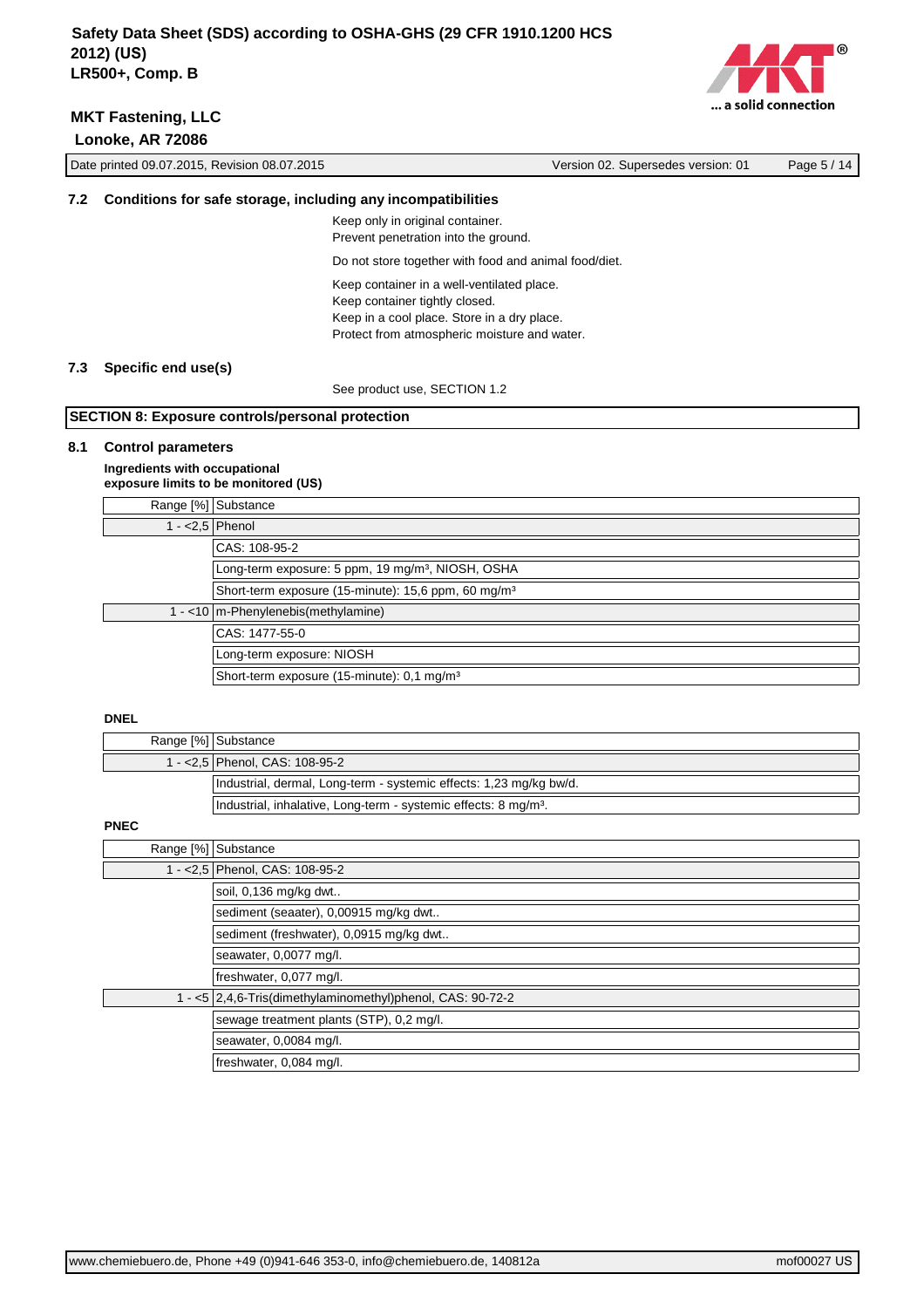

|     | Date printed 09.07.2015, Revision 08.07.2015                   |                                                                                                                                             | Version 02. Supersedes version: 01                                                                                                                                           | Page 6 / 14 |
|-----|----------------------------------------------------------------|---------------------------------------------------------------------------------------------------------------------------------------------|------------------------------------------------------------------------------------------------------------------------------------------------------------------------------|-------------|
| 8.2 | <b>Exposure controls</b>                                       |                                                                                                                                             |                                                                                                                                                                              |             |
|     | Additional advice on system design                             | Ensure adequate ventilation on workstation.                                                                                                 |                                                                                                                                                                              |             |
|     | Eye protection                                                 | Tightly fitting goggles.                                                                                                                    |                                                                                                                                                                              |             |
|     | <b>Hand protection</b>                                         | information.<br>Nitrile rubber, >480 min (EN 374).                                                                                          | The details concerned are recommendations. Please contact the glove supplier for further                                                                                     |             |
|     | <b>Skin protection</b>                                         | Protective clothing.                                                                                                                        |                                                                                                                                                                              |             |
|     |                                                                | Avoid contact with eyes and skin.<br>Do not inhale gases/vapours/aerosols.<br>chemicals should be ascertained with the respective supplier. | Personal protective equipment should be selected specifically for the working place,<br>depending on concentration and quantity handled. The resistance of this equipment to |             |
|     | <b>Respiratory protection</b>                                  | If ventilation is insufficient, wear respiratory protection.<br>Short term: filter apparatus, combination filter A-P2.                      |                                                                                                                                                                              |             |
|     | <b>Thermal hazards</b>                                         | not applicable                                                                                                                              |                                                                                                                                                                              |             |
|     | Delimitation and monitoring of the<br>environmental exposition | emissions.                                                                                                                                  | Protect the environment by applying appropriate control measures to prevent or limit                                                                                         |             |

# **SECTION 9: Physical and chemical properties**

# **9.1 Information on basic physical and chemical properties**

| <u>milumation on basic privsical and chemical properties</u> |                           |
|--------------------------------------------------------------|---------------------------|
| Form                                                         | pasty                     |
| Color                                                        | black                     |
| Odor                                                         | amine-like                |
| <b>Odour threshold</b>                                       | not determined            |
| pH-value                                                     | not applicable            |
| pH-value [1%]                                                | not applicable            |
| <b>Boiling point [°C]</b>                                    | not determined            |
| Flash point [°C]                                             | not applicable            |
| <b>Flammability [°C]</b>                                     | not determined            |
| Lower explosion limit                                        | not determined            |
| <b>Upper explosion limit</b>                                 | not determined            |
| <b>Oxidizing properties</b>                                  | not determined            |
| Vapour pressure/gas pressure [kPa]                           | not determined            |
| Density [g/ml]                                               | not determined            |
| <b>Bulk density [kg/m<sup>3</sup>]</b>                       | not applicable            |
| Solubility in water                                          | partially miscible        |
| Partition coefficient [n-octanol/water] not determined       |                           |
| <b>Viscosity</b>                                             | not determined            |
| Relative vapour density determined<br>in air                 | not determined            |
| <b>Evaporation speed</b>                                     | not determined            |
| Melting point [°C]                                           | not determined            |
| Autoignition temperature [°C]                                | not determined            |
| Decomposition temperature [°C]                               | not determined            |
| <b>Other information</b>                                     |                           |
|                                                              | No information available. |

## **SECTION 10: Stability and reactivity**

## **10.1 Reactivity**

**9.2** 

No dangerous reactions known if used as directed.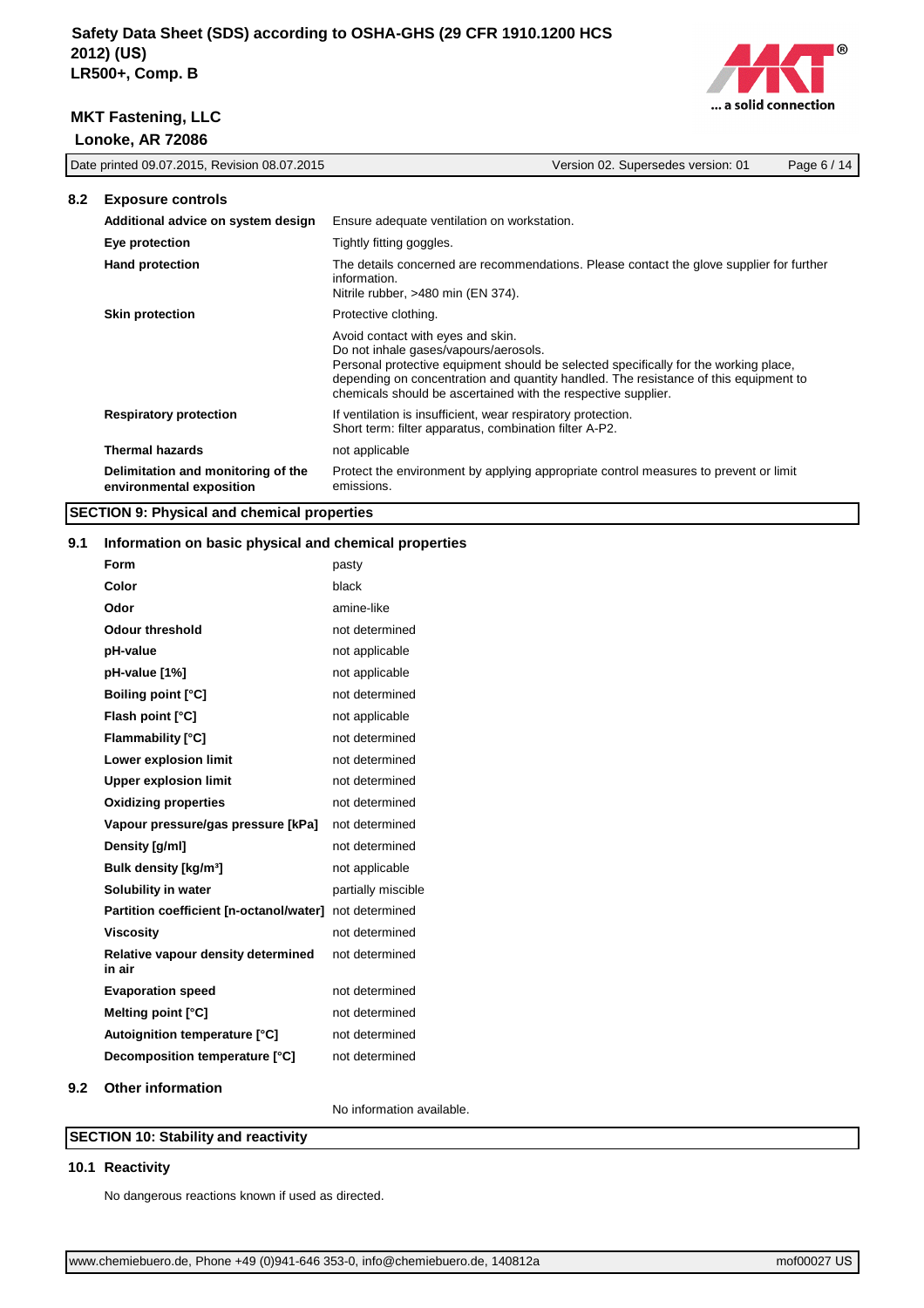

Date printed 09.07.2015, Revision 08.07.2015 Version 02. Supersedes version: 01 Page 7 / 14

#### **10.2 Chemical stability**

Stable under normal ambient conditions (ambient temperature).

## **10.3 Possibility of hazardous reactions**

Reactions with oxidizing agents. Reactions with strong acids.

## **10.4 Conditions to avoid**

Strong heating.

#### **10.5 Incompatible materials**

See SECTION 10.3.

## **10.6 Hazardous decomposition products**

No hazardous decomposition products known.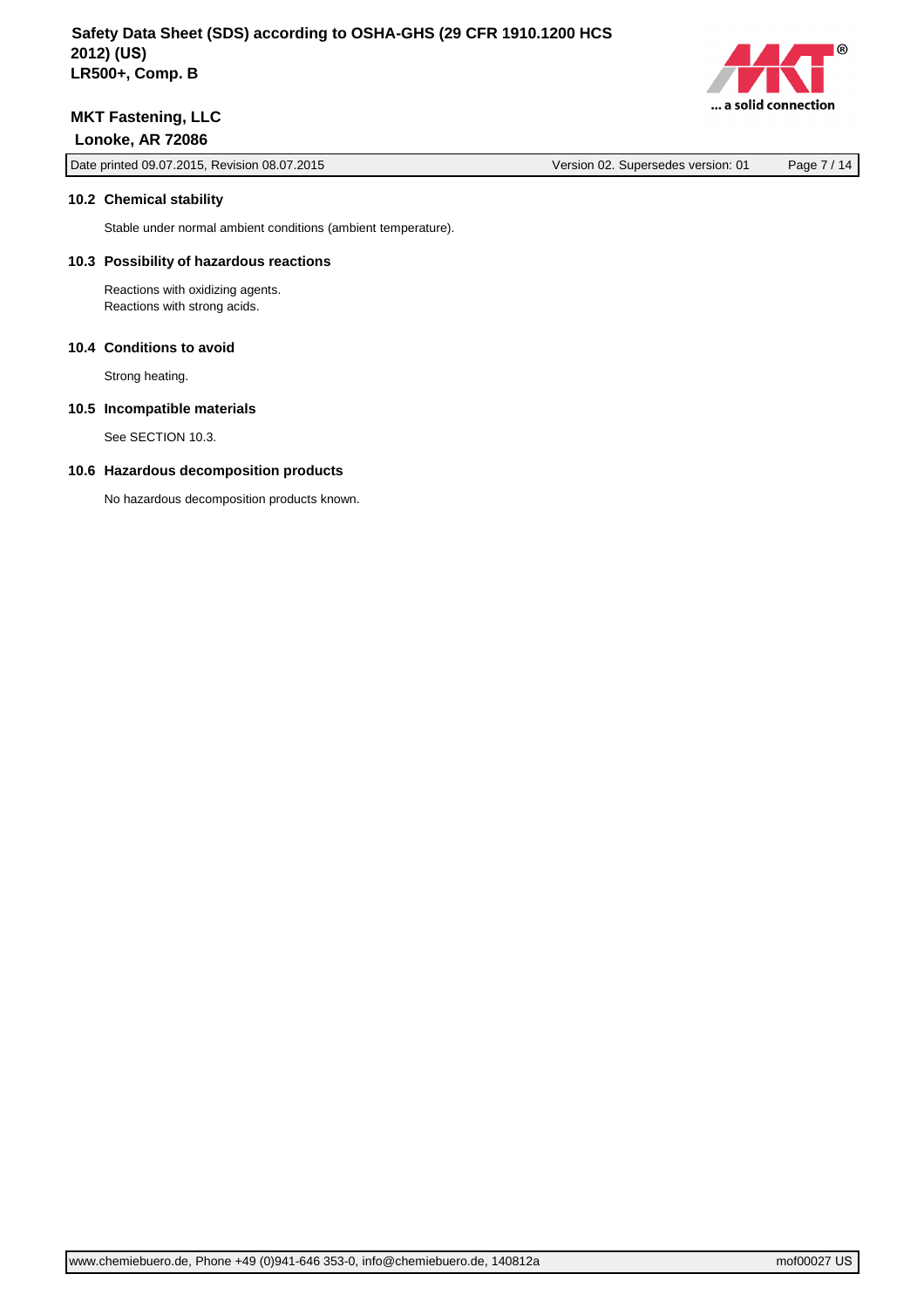

# **MKT Fastening, LLC**

 **Lonoke, AR 72086**

Date printed 09.07.2015, Revision 08.07.2015 Version 02. Supersedes version: 01 Page 8 / 14

# **SECTION 11: Toxicological information**

# **11.1 Information on toxicological effects**

**Acute toxicity**

| Product                                                  |
|----------------------------------------------------------|
| $ ATE-mix$ , inhalativ (vapour), Rat: $> 20$ mg/l (4 h). |
| ATE-mix, dermal, Rabbit: > 2000 mg/kg.                   |
| $ATE-mix$ , oral, Rat: $>$ 2000 mg/kg.                   |

| Range [%] Substance                                                 |  |
|---------------------------------------------------------------------|--|
| 1 - <5 3-Aminomethyl-3,5,5-trimethylcyclohexylamine, CAS: 2855-13-2 |  |
| LD50, oral, Rat: 1030 mg/kg.                                        |  |
| 1 - < 2,5 Phenol, CAS: 108-95-2                                     |  |
| LD50, dermal, Rat: 525-714 mg/kg.                                   |  |
| LD50, oral, Rat: 317 mg/kg.                                         |  |
| LC50, inhalative, Rat: 316 mg/kg.                                   |  |
| 1 - <5 4,4'-Isopropylidenediphenol, CAS: 80-05-7                    |  |
| LD50, dermal, Rabbit: $>$ 2000 mg/kg.                               |  |
| LD50, oral, Rat: > 2000 mg/kg.                                      |  |
| 1 - < 10   m-Phenylenebis(methylamine), CAS: 1477-55-0              |  |
| LD50, dermal, Rabbit: 2000 mg/kg.                                   |  |
| LD50, oral, Rat: 930 mg/kg.                                         |  |
| LC50, inhalative, Rat (female): 0,8 mg/l/4h.                        |  |
| LC50, inhalative, Rat: 2,4 mg/l/4h.                                 |  |
| LC50, inhalative, Rat: 3,89 mg/l/1h.                                |  |
| 1 - <5 2,4,6-Tris(dimethylaminomethyl)phenol, CAS: 90-72-2          |  |
| LD50, dermal, Rat: >1 ml/kg (Lit.).                                 |  |
| LD50, oral, Rat: >2000 mg/kg (Lit.).                                |  |

| Serious eye damage/irritation                         | Risk of serious damage to eyes.                                                                                                                                                                                                                                                                                                                           |
|-------------------------------------------------------|-----------------------------------------------------------------------------------------------------------------------------------------------------------------------------------------------------------------------------------------------------------------------------------------------------------------------------------------------------------|
| <b>Skin corrosion/irritation</b>                      | Product is caustic.                                                                                                                                                                                                                                                                                                                                       |
| Respiratory or skin sensitisation                     | Sensitizing.                                                                                                                                                                                                                                                                                                                                              |
| Specific target organ toxicity -<br>single exposure   | Based on available data, the classification criteria are not met.                                                                                                                                                                                                                                                                                         |
| Specific target organ toxicity —<br>repeated exposure | Based on available data, the classification criteria are not met.                                                                                                                                                                                                                                                                                         |
| <b>Mutagenicity</b>                                   | This product contains one or more substance(s) of Muta. 2<br>(CAS 108-95-2)                                                                                                                                                                                                                                                                               |
| <b>Reproduction toxicity</b>                          | This product contains one or more substance(s) of categorie Repr. 2<br>(CAS 80-05-7)                                                                                                                                                                                                                                                                      |
| Carcinogenicity                                       | Based on available data, the classification criteria are not met.                                                                                                                                                                                                                                                                                         |
| <b>Aspiration hazard</b>                              | Based on available data, the classification criteria are not met.                                                                                                                                                                                                                                                                                         |
| <b>General remarks</b>                                |                                                                                                                                                                                                                                                                                                                                                           |
|                                                       | Toxicological data of complete product are not available.<br>The toxicity data listed pertaining to the ingredients are intended for those working in the<br>medicinal professions, experts for occupational health and safety and toxicologists. The<br>toxicity data pertaining to the ingredients were supplied by the manufacturers of raw materials. |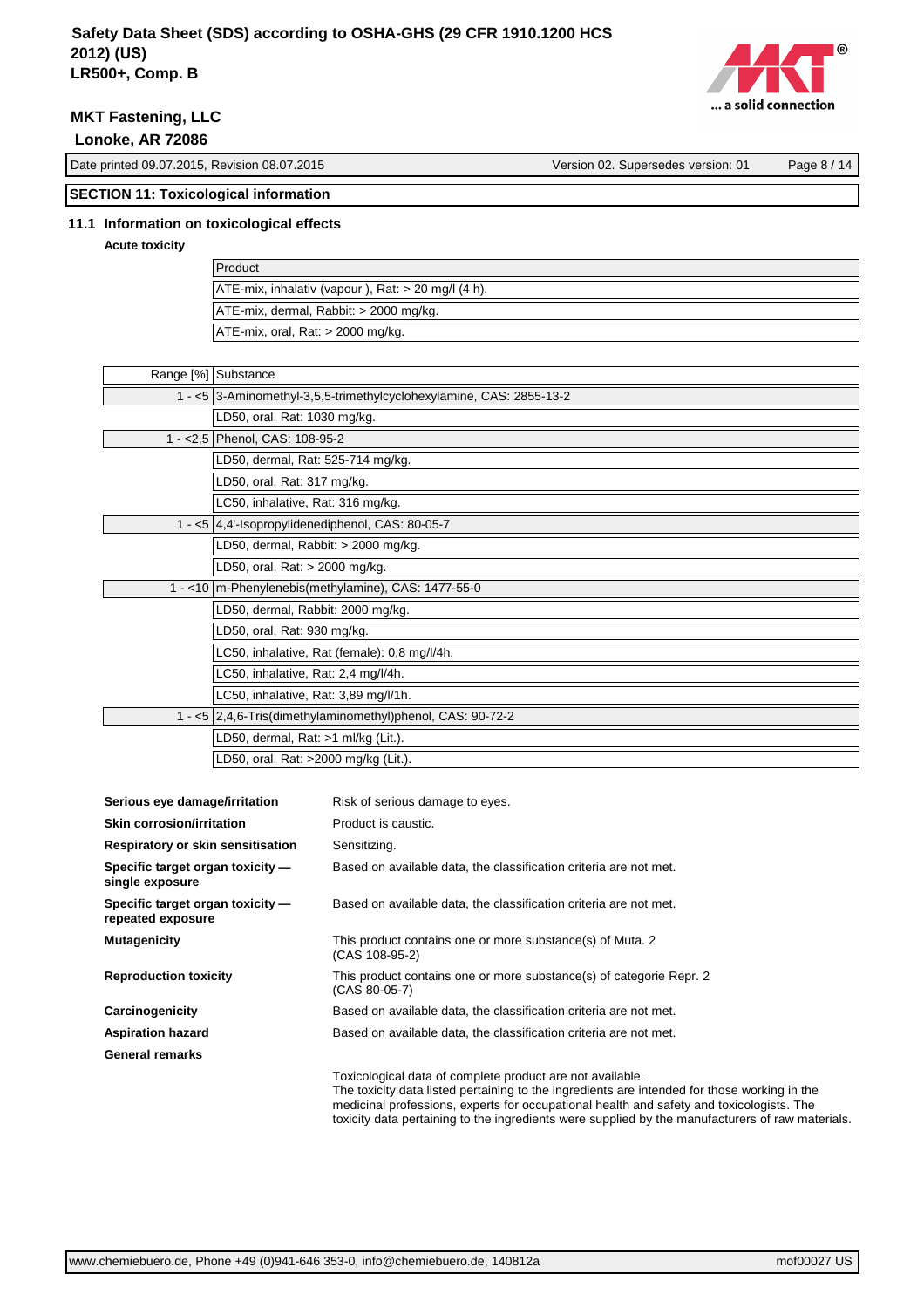

Date printed 09.07.2015, Revision 08.07.2015 Version 02. Supersedes version: 01 Page 9 / 14

# **SECTION 12: Ecological information**

## **12.1 Toxicity**

| Range [%] Substance                              |
|--------------------------------------------------|
| 1 - < 2,5 Phenol, CAS: 108-95-2                  |
| LC50, (96h), Oncorhynchus mykiss: 5 mg/l.        |
| EC50, (48h), Daphnia magna: 4,2 mg/l.            |
| IC50, (96h), Algae: 150 mg/l.                    |
| 1 - <5 4,4'-Isopropylidenediphenol, CAS: 80-05-7 |
| LC50, (96h), fish: 7,5 mg/l.                     |
| EC50, (48h), Daphnia magna: 3,9 - 10,2 mg/l.     |
| EC50, (96h), Algae: 2,5 - 3,1 mg/l.              |

## **12.2 Persistence and degradability**

| <b>Behaviour in environment</b><br>compartments | not determined |
|-------------------------------------------------|----------------|
| Behaviour in sewage plant                       | not determined |
| <b>Biological degradability</b>                 | not determined |

## **12.3 Bioaccumulative potential**

No information available.

## **12.4 Mobility in soil**

No information available.

## **12.5 Results of PBT and vPvB assessment**

Based on all available information not to be classified as PBT or vPvB respectively.

## **12.6 Other adverse effects**

Ecological data of complete product are not available. The toxicity data pertaining to the ingredients were supplied by the manufacturers of raw materials. Do not discharge product unmonitored into the environment.

# **SECTION 13: Disposal considerations**

| Product                       | Coordinate disposal with the disposal contractor/authorities if necessary.<br>Dispose of as hazardous waste.                                                       |
|-------------------------------|--------------------------------------------------------------------------------------------------------------------------------------------------------------------|
| Contaminated packaging        | Uncontaminated packaging may be taken for recycling.<br>Dispose full / partially emptied cartridges as hazardous waste in accordance with official<br>regulations. |
| RCRA Hazard Class (40CFR 261) | Waste must be disposed of in accordance with federal, state and local environmental control<br>regulations. Consult your local or regional authorities.            |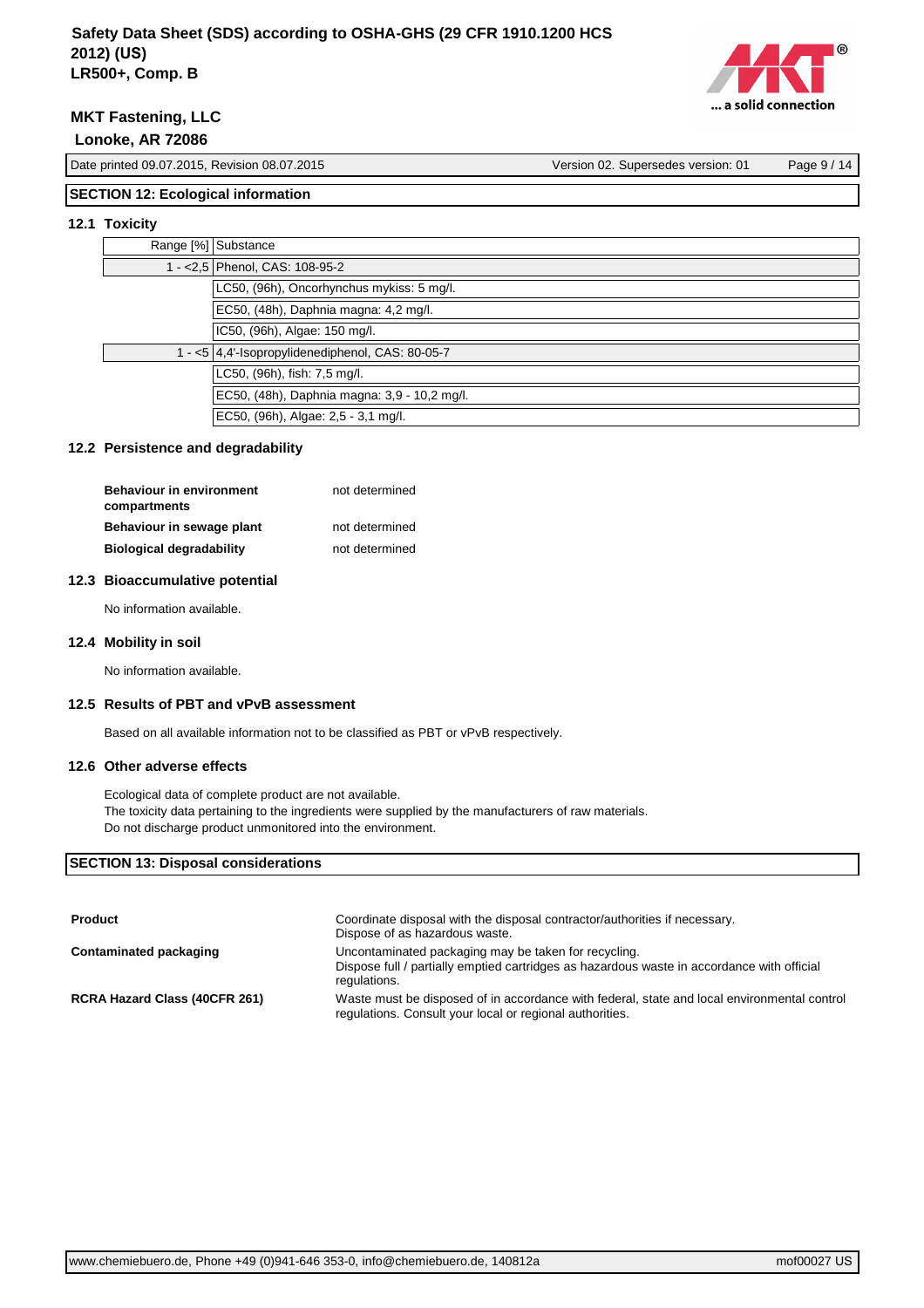

Date printed 09.07.2015, Revision 08.07.2015 Version 02. Supersedes version: 01 Page 10 / 14

# **SECTION 14: Transport**

## **14.1 UN number**

See SECTION 14.2 in accordance with UN shipping name

|  | 14.2 UN proper shipping name                                                                                                                                                 |                                                                                                                                                |  |
|--|------------------------------------------------------------------------------------------------------------------------------------------------------------------------------|------------------------------------------------------------------------------------------------------------------------------------------------|--|
|  | Transport by land according to<br><b>ADR/RID</b>                                                                                                                             | UN 3259 Polyamines, solid, corrosive, n.o.s (Formaldehyde, polymer with 1,3-<br>benzenedimethanamine and phenol; m-xylenediamine) 8 II         |  |
|  | - Classification Code                                                                                                                                                        | C8                                                                                                                                             |  |
|  | - Label                                                                                                                                                                      |                                                                                                                                                |  |
|  | - ADR LQ                                                                                                                                                                     | 1 kg                                                                                                                                           |  |
|  | - ADR 1.1.3.6 (8.6)                                                                                                                                                          | Transport category (tunnel restriction code) 2 (E)                                                                                             |  |
|  | <b>Inland navigation (ADN)</b>                                                                                                                                               | UN 3259 Polyamines, solid, corrosive, n.o.s (Formaldehyde, polymer with 1,3-<br>benzenedimethanamine and phenol; m-xylenediamine) 8 II         |  |
|  | - Classification Code                                                                                                                                                        | C8                                                                                                                                             |  |
|  | - Label                                                                                                                                                                      |                                                                                                                                                |  |
|  | Marine transport in accordance with<br><b>IMDG</b>                                                                                                                           | UN 3259 Polyamines, solid, corrosive, n.o.s (Formaldehyde, polymer with 1,3-<br>benzenedimethanamine and phenol; m-xylenediamine) 8 II         |  |
|  | - EMS                                                                                                                                                                        | F-A, S-B                                                                                                                                       |  |
|  | - Label                                                                                                                                                                      |                                                                                                                                                |  |
|  | - IMDG LQ                                                                                                                                                                    | 1 kg                                                                                                                                           |  |
|  | Air transport in accordance with IATA UN 3259 Polyamines, solid, corrosive, n.o.s (Formaldehyde, polymer with 1,3-<br>benzenedimethanamine and phenol; m-xylenediamine) 8 II |                                                                                                                                                |  |
|  | - Label                                                                                                                                                                      |                                                                                                                                                |  |
|  | DOT Road Shipment Information (49 CFR)                                                                                                                                       | UN/NA 3259 Polyamines, solid, corrosive, n.o.s (Formaldehyde, polymer with 1,3-<br>benzenedimethanamine and phenol; m-xylenediamine) 8 II 8 II |  |
|  | - Label                                                                                                                                                                      |                                                                                                                                                |  |
|  | 14.3 Transport hazard class(es)<br>See SECTION 14.2 in accordance with UN shipping name                                                                                      |                                                                                                                                                |  |
|  |                                                                                                                                                                              |                                                                                                                                                |  |
|  | 14.4 Packing group                                                                                                                                                           |                                                                                                                                                |  |
|  | See SECTION 14.2 in accordance with UN shipping name                                                                                                                         |                                                                                                                                                |  |
|  | 14.5 Environmental hazards                                                                                                                                                   |                                                                                                                                                |  |
|  | See SECTION 14.2 in accordance with UN shipping name                                                                                                                         |                                                                                                                                                |  |
|  | 14.6 Special precautions for user                                                                                                                                            |                                                                                                                                                |  |
|  | Relevant information under SECTION 6 to 8.                                                                                                                                   |                                                                                                                                                |  |

## **14.7 Transport in bulk according to Annex II of MARPOL and the IBC Code**

not applicable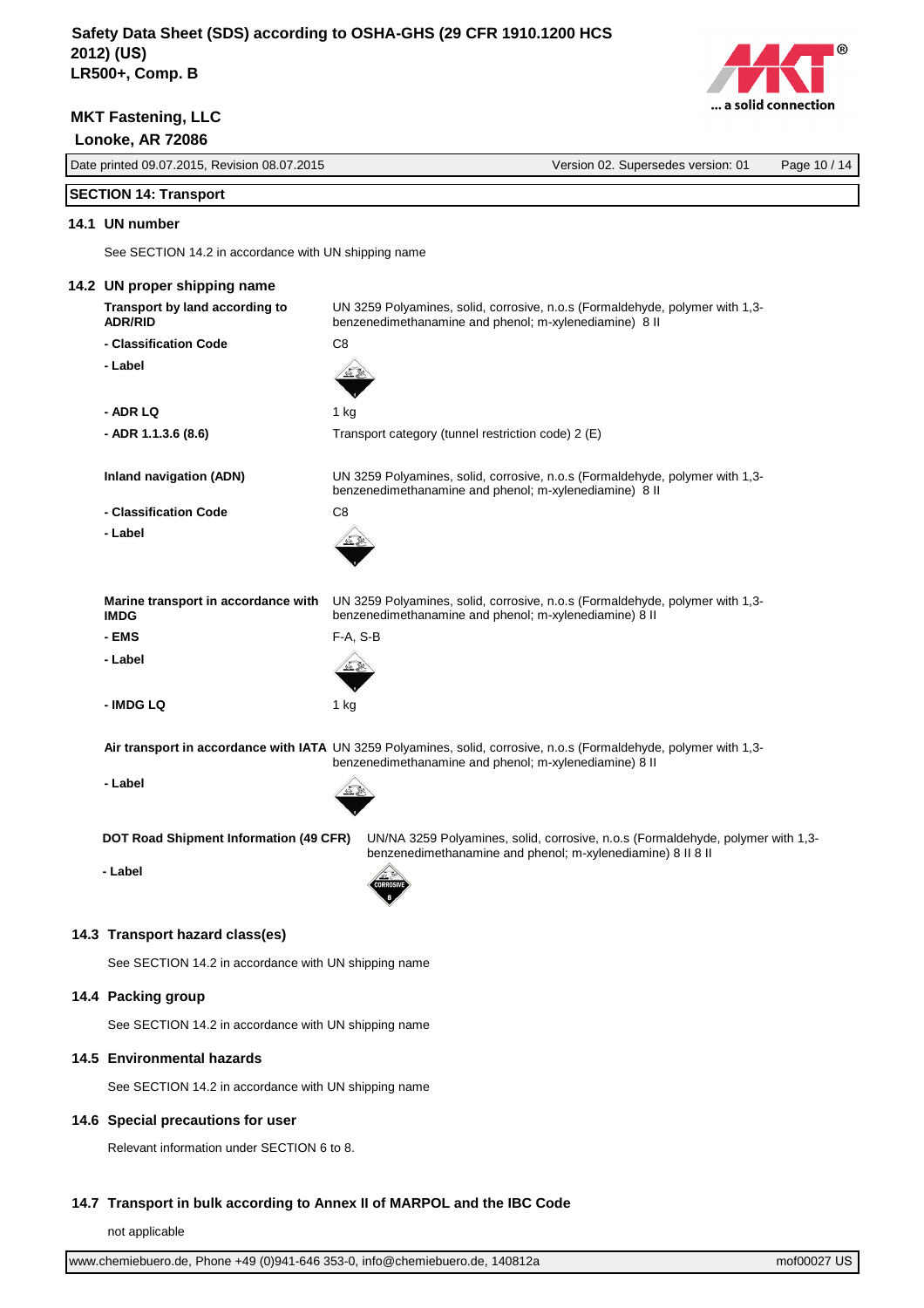

**US Regulations**



Date printed 09.07.2015, Revision 08.07.2015 Version 02. Supersedes version: 01 Page 11 / 14

## **SECTION 15: Regulatory information**

| <b>National regulations</b>                                                 | 29 CFR 1910.1200-HCS 2012, OSHA-PEL, ACGIH-TLV, NTP, IARC, SARA Title III, NFPA,<br>TSCA, California - Prop. 65                                                                                                                                            |
|-----------------------------------------------------------------------------|------------------------------------------------------------------------------------------------------------------------------------------------------------------------------------------------------------------------------------------------------------|
| - SARA, 302                                                                 | This product is classified as hazardous under SARA 302.                                                                                                                                                                                                    |
| - SARA, 311                                                                 | This product is classified as hazardous under SARA 311.                                                                                                                                                                                                    |
| - SARA, 313                                                                 | One or some ingredient(s) are listed under this regulation.                                                                                                                                                                                                |
| - CA Proposition 65                                                         | This product contains a substance known to the State of California to cause cancer. Silica,<br>Quartz - CAS# 14808-60-7.                                                                                                                                   |
| - TSCA                                                                      | Some chemical substances in this material are not included on or not exempted from listing<br>on the TSCA Inventory.                                                                                                                                       |
| - FDA                                                                       | not applicable                                                                                                                                                                                                                                             |
| <b>American Conference of Governmental</b><br>Industrial Hygienists - ACGIH | ACGIH: yes - contains crystalline silica                                                                                                                                                                                                                   |
| International Agency for Research on<br><b>Cancer IARC</b>                  | not determined                                                                                                                                                                                                                                             |
| <b>National Toxicology Program - NTP</b>                                    | This product is named NTP - National Toxicology Program (contains crystalline silica).<br>This product is named NTP - National Toxicology Program (contains Benzyl alcohol).<br>This product is named NTP - National Toxicology Program (contains Phenol). |
| <b>HAP-VOC</b>                                                              | not applicable                                                                                                                                                                                                                                             |
| <b>Transport-regulations</b>                                                | DOT-Classification, ADR (2015); IMDG-Code (2015, 37. Amdt.); IATA-DGR (2015).                                                                                                                                                                              |
| <b>Other Right to Know Laws</b>                                             |                                                                                                                                                                                                                                                            |

#### **SECTION 16: Other information**

#### **16.1 Hazard statements (SECTION 3)**

| H315 Causes skin irritation. |  |  |
|------------------------------|--|--|
|------------------------------|--|--|

- H411 Toxic to aquatic life with long lasting effects.
- H361f Suspected of damaging fertility.
- H335 May cause respiratory irritation.
- H373 May cause damage to organs through prolonged or repeated exposure.
- H301+H311+H331 Toxic if swallowed, in contact with skin or if inhaled.
- H341 Suspected of causing genetic defects.
- H372 Causes damage to organs through prolonged or repeated exposure.
- H413 May cause long lasting harmful effects to aquatic life.
- H302+H312 Harmful if swallowed or in contact with skin.
- H332 Harmful if inhaled.
- H302 Harmful if swallowed.
- H412 Harmful to aquatic life with long lasting effects.
- H317 May cause an allergic skin reaction.
- H318 Causes serious eye damage.
- H314 Causes severe skin burns and eye damage.
- H319 Causes serious eye irritation.
- H302+H332 Harmful if swallowed or if inhaled.

#### **16.2 Ratings**

| <b>HMIS Ratings</b>        |                                                                                            |
|----------------------------|--------------------------------------------------------------------------------------------|
| <b>HEALTH</b>              | 2 2 - Moderate Hazard                                                                      |
| <b>FLAMMABILITY</b>        | 1 - Slight Hazard                                                                          |
| <b>REACTIVITY</b>          | 1 1 - Slight Hazard                                                                        |
| <b>PERSONAL PROTECTION</b> | $X \mid X$ - Personal protection rating to be supplied by user depending on use conditions |

#### **NFPA Ratings**

| $\overline{2}$ |  |
|----------------|--|
|                |  |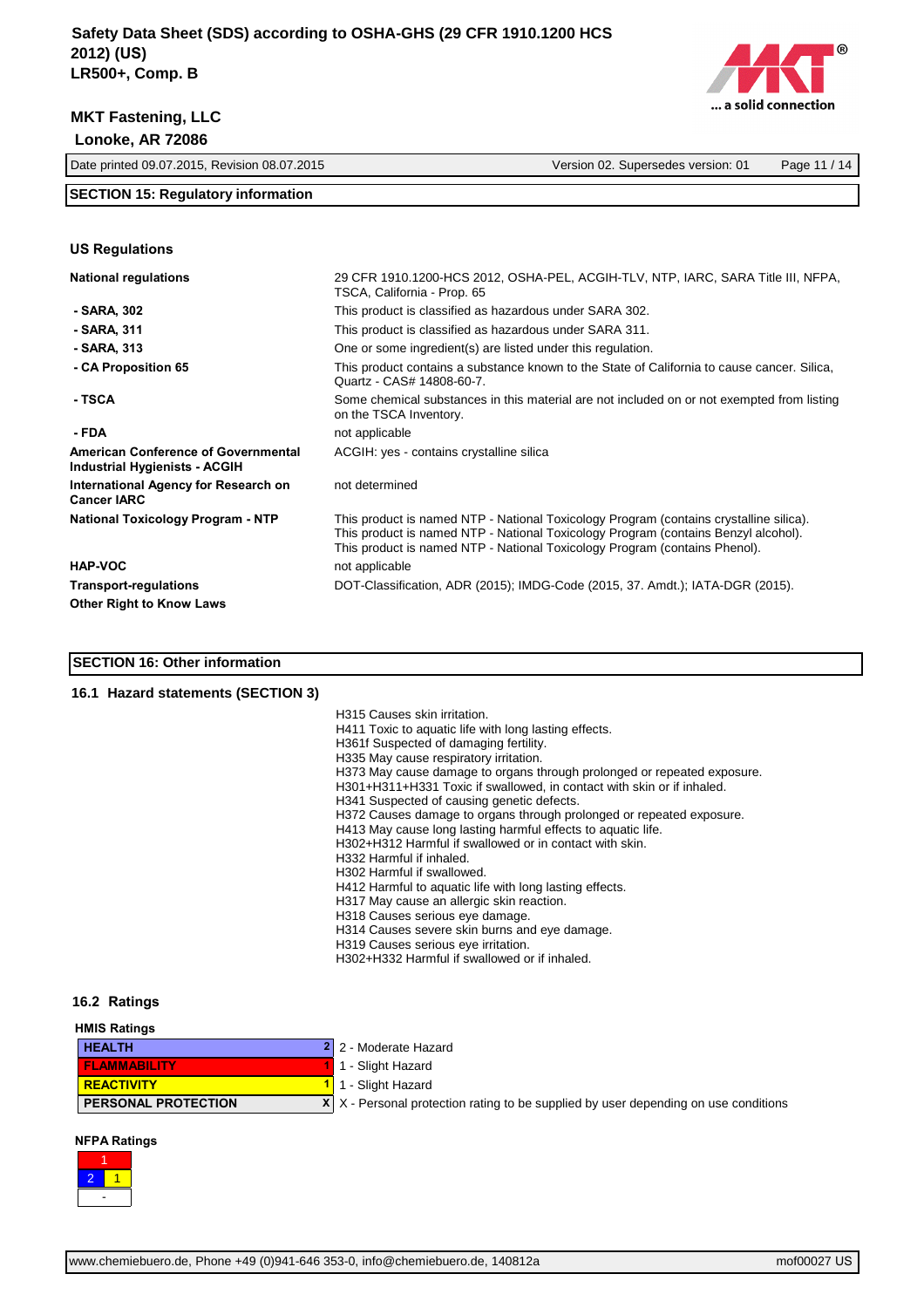

| Date printed 09.07.2015, Revision 08.07.2015 | Version 02. Supersedes version: 01 | Page 12 / 14 |
|----------------------------------------------|------------------------------------|--------------|
|                                              |                                    |              |

# **16.3 Abbreviations and acronyms:**

ACGIH = American Conference of Governmental Industrial Hygienists; ADR = Accord européen relatif au transport international des marchandises Dangereuses par Route; RID = Règlement concernant le transport international ferroviaire de marchandises dangereuses; ADN = Accord européen relatif au transport international des marchandises dangereuses par voie de navigation intérieure; CAS = Chemical Abstracts Service; CERCLA = Comprehensive Environmental Response, Compensation and Liability Act; CFR = Code of Federal Regulations; CPR = Controlled Products Regulations; DMEL = Derived Minimum Effect Level; DNEL = Derived No Effect Level; DOT = Department of Transportation; EC50 = Median effective concentration; EPA = Environmental Protection Agency; GHS = Globally Harmonized System of Classification and Labelling of Chemicals; IATA = International Air Transport Association; IBC-Code = International Code for the Construction and Equipment of Ships carrying Dangerous Chemicals in Bulk; IC50 = Inhibition concentration, 50%; IMDG = International Maritime Code for Dangerous Goods; IARC = International Agency of Research on Cancer; IATA = International Air Transport Association; TSCA = Toxic Substance Control Act; HMIS = Hazardous Materials Identification System; NFPA = National Fire Protection Association; NIOSH = National Institute for Occupational Safety and Health; OSHA = Occupational Safety and Health Administration; LC50 = Lethal concentration, 50%; LD50 = Median lethal dose, 50%; MARPOL = International Convention for the Prevention of Marine Pollution from Ships; PBT = Persistent, Bioaccumulative and Toxic substance; PNEC = Predicted No-Effect Concentration; REACH = Registration, Evaluation, Authorisation and Restriction of Chemicals; SARA = Superfund Amendments and Reauthorization Act; TLV®/TWA = Threshold limit value – time-weighted average; TLV®STEL = Threshold limit value – short-time exposure limit; VOC = Volatile Organic Compounds; vPvB = very Persistent and very Bioaccumulative;

## **16.3 Other information**

**Classification procedure** Skin Corr. 1B: H314 Causes severe skin burns and eye damage. (Calculation method) Skin Sens. 1: H317 May cause an allergic skin reaction. (Calculation method) Muta. 2: H341 Suspected of causing genetic defects. (Calculation method) Eye Dam. 1: H318 Causes serious eye damage. (Calculation method)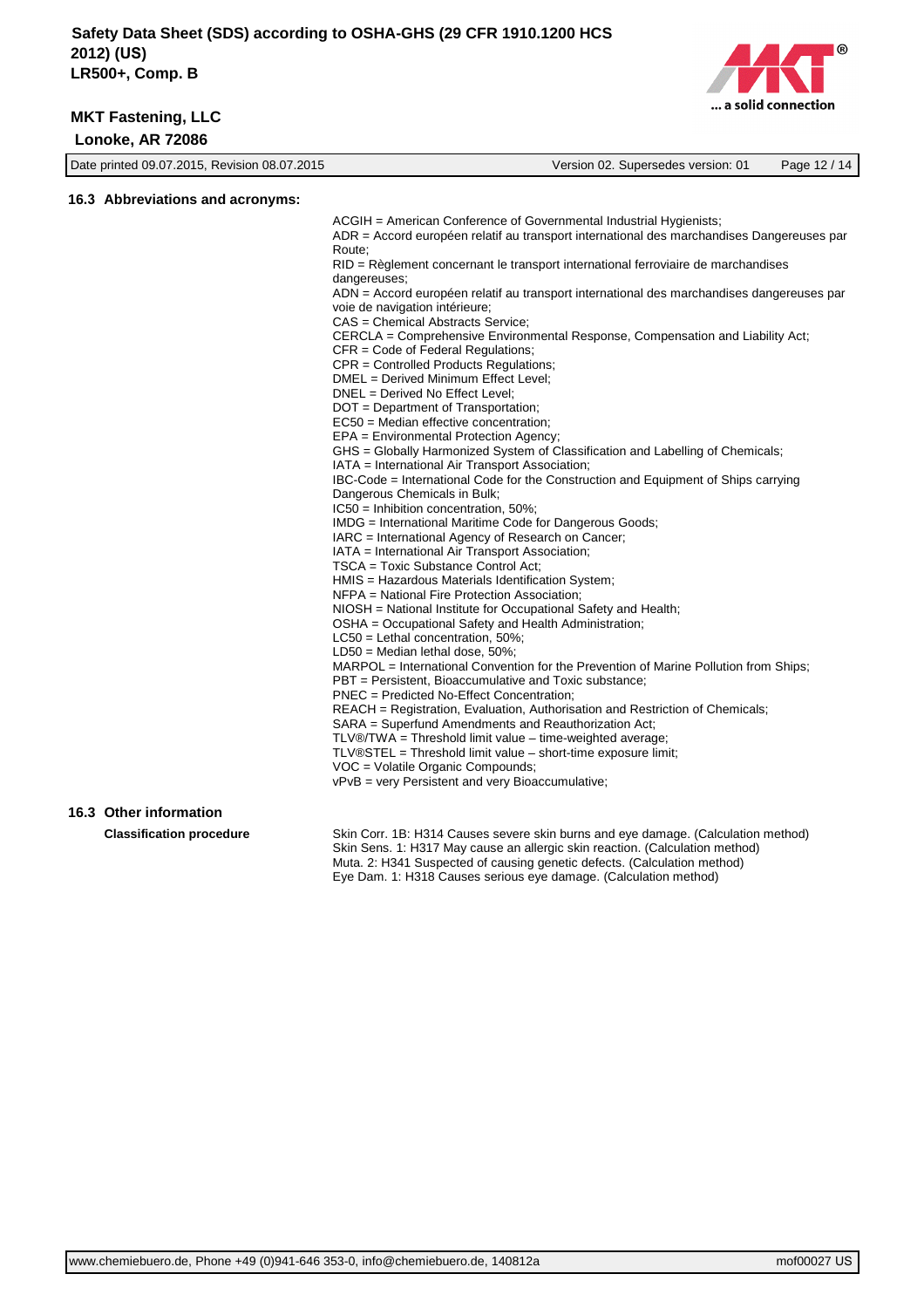$\overline{\phantom{a}}$ 



| Date printed 09.07.2015, Revision 08.07.2015 | Version 02. Supersedes version: 01                                                                                                         | Page 13 / 14 |
|----------------------------------------------|--------------------------------------------------------------------------------------------------------------------------------------------|--------------|
| <b>Modified position</b>                     | SECTION 2 deleted: m-Phenylenebis(methylamine)                                                                                             |              |
|                                              | SECTION 2 been added: Phenol                                                                                                               |              |
|                                              | SECTION 2 been added: Formaldehyde, oligomeric reaction products with phenol and m-<br>phenylenebis(methylamine)                           |              |
|                                              | SECTION 2 deleted: 4,4'-Isopropylidenediphenol                                                                                             |              |
|                                              | SECTION 2 deleted: Formaldehyde, oligomeric reaction products with 4,4'-<br>isopropylidenediphenol and m-phenylenebis (methylamine)        |              |
|                                              | SECTION 3 been added: Quartz (< 10um)                                                                                                      |              |
|                                              | SECTION 2 deleted: 3-Aminomethyl-3,5,5-trimethylcyclohexylamine                                                                            |              |
|                                              | SECTION 3 been added: Formaldehyde, oligomeric reaction products with phenol and m-<br>phenylenebis(methylamine)                           |              |
|                                              | SECTION 3 been added:                                                                                                                      |              |
|                                              | SECTION 2 been added: Gesundheitsgefahr                                                                                                    |              |
|                                              | SECTION 2 been added: The product is required to be labelled in accordance with GHS/CLP-<br>Directives.                                    |              |
|                                              | SECTION 2 been added: Does not contain any PBT or vPvB substances.                                                                         |              |
|                                              | SECTION 2 been added: H341 Suspected of causing genetic defects.                                                                           |              |
|                                              | SECTION 2 been added: Muta. 2                                                                                                              |              |
|                                              | SECTION 2 deleted: The product is classified as hazardous in accordance to OSHA Standard<br>29 CFR 1910.1200 (HCS 2012)                    |              |
|                                              | SECTION 2 deleted: P333+P313 If skin irritation or rash occurs: Get medical advice/attention.                                              |              |
|                                              | SECTION 3 been added: The quartz in this preparation is not available on foreseeable use.                                                  |              |
|                                              | SECTION 4 been added: Risk of serious damage to eyes.                                                                                      |              |
|                                              | SECTION 4 deleted: Seek medical advice immediately.                                                                                        |              |
|                                              | SECTION 4 deleted: Rinse cautiously with water for several minutes. Remove contact lenses,<br>if present and easy to do. Continue rinsing. |              |
|                                              | SECTION 4 been added: Shield unaffected eye.                                                                                               |              |
|                                              | SECTION 4 been added: In case of contact with eyes rinse thoroughly and immediately with<br>plenty of water and seek medical advice.       |              |
|                                              | SECTION 5 been added: In the event of fire the following can be released:                                                                  |              |
|                                              | SECTION 5 deleted: Risk of formation of toxic pyrolysis products.                                                                          |              |
|                                              | SECTION 8 been added: Protect the environment by applying appropriate control measures<br>to prevent or limit emissions.                   |              |
|                                              | SECTION 8 deleted: See SECTION 6+7.                                                                                                        |              |
|                                              | SECTION 11 been added: Product is caustic.                                                                                                 |              |
|                                              | SECTION 11 been added: Based on available data, the classification criteria are not met.                                                   |              |
|                                              | SECTION 11 been added: This product contains one or more substance(s) of Muta. 2 (CLP).                                                    |              |
|                                              | SECTION 11 been added: This product contains one or more substance(s) of categorie Repr.<br>2 (CLP).                                       |              |
|                                              | SECTION 11 been added: Based on available data, the classification criteria are not met.                                                   |              |
|                                              | SECTION 11 deleted: The product was classified on the basis of the calculation procedure of<br>the preparation directive.                  |              |
|                                              | SECTION 11 been added: Toxicological data of complete product are not available.                                                           |              |
|                                              | SECTION 11 been added: Risk of serious damage to eyes.                                                                                     |              |
|                                              | SECTION 12 deleted: The product was classified on the basis of the calculation procedure of<br>the preparation directive.                  |              |
|                                              | SECTION 15 deleted: Chemical safety assessments for substances in this mixture were not<br>carried out.                                    |              |
|                                              | SECTION 16 been added: Observe employment restrictions for mothers-to-be and nursing<br>mothers.                                           |              |
|                                              | SECTION 16 been added: Calculation method                                                                                                  |              |
|                                              | SECTION 16 been added: Observe employment restrictions for young people.                                                                   |              |